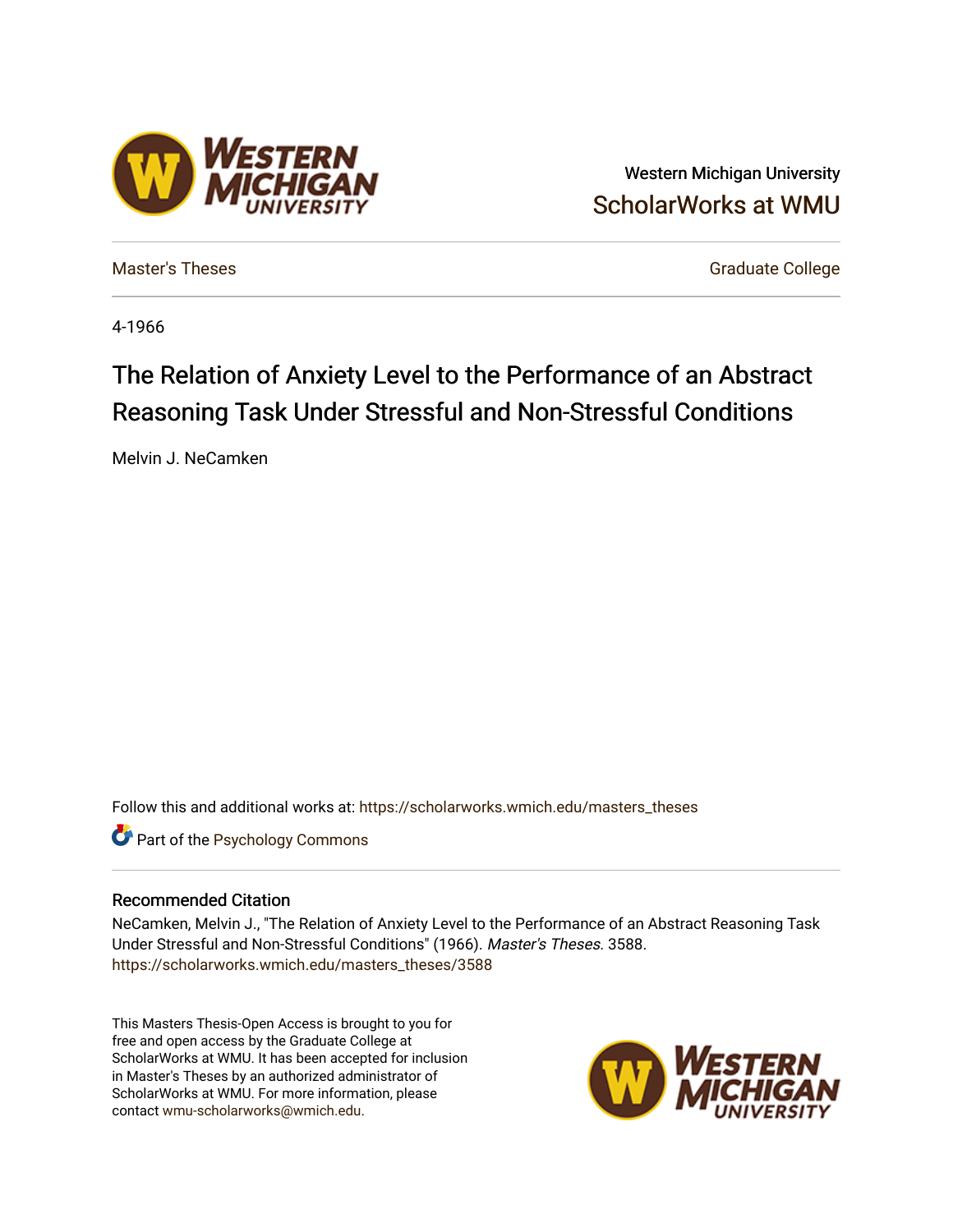### �THE RELATION OF ANXIETY LEVEL TO THE PERFORMANCE OF AN ABSTRACT REASONING TASK UNDER STRESSFUL AND NON-STRESSFUL CONDITIONS

by

### Melvin J. NeCamken

A Thesis submitted to the Faculty of the School of Graduate Studies 'in partial fulfillment of the Degree of Master of Arts

Western Michigan University Kalamazoo, Michigan April 1966

.,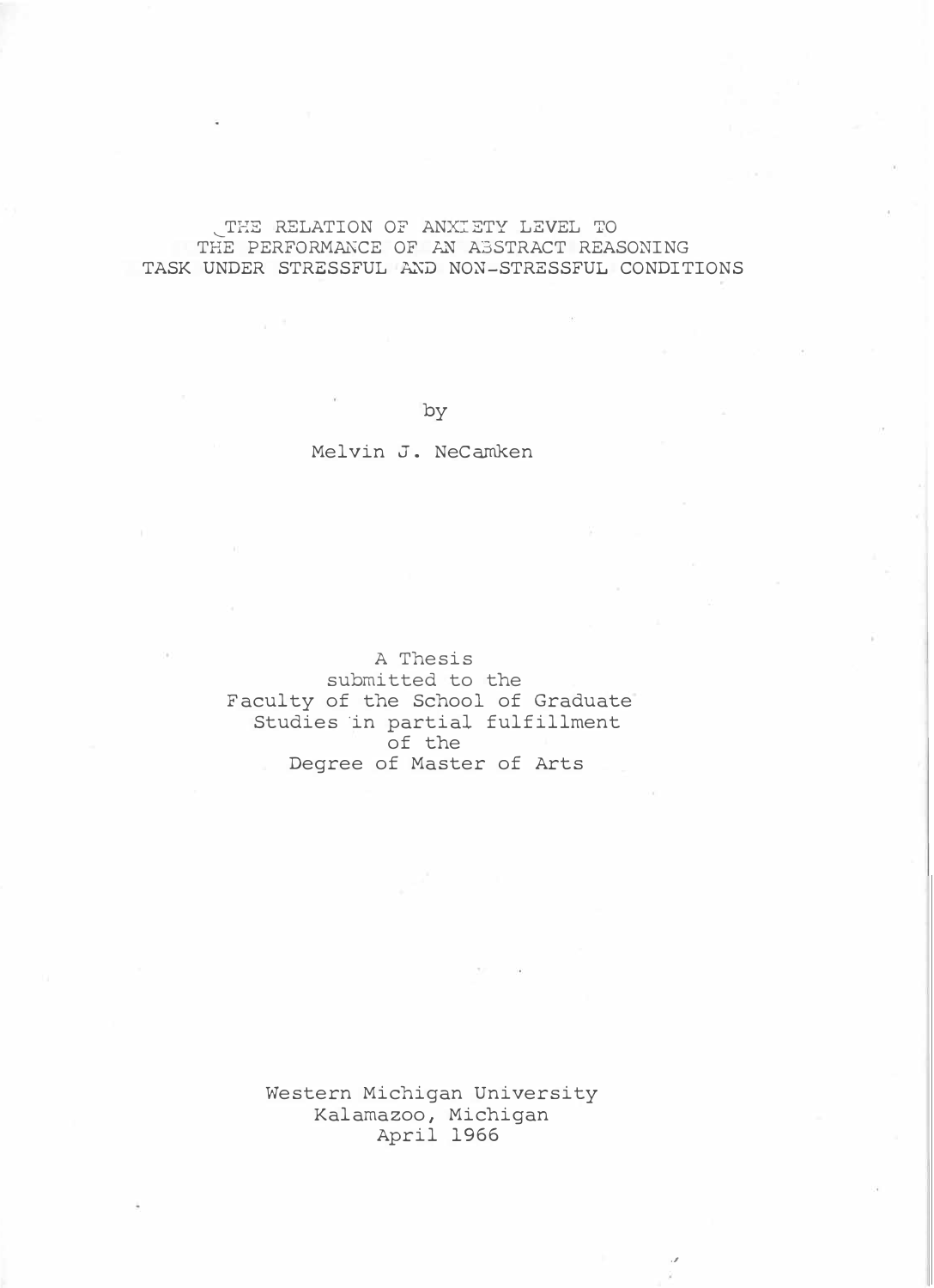TABLE OF CONTENTS

|                                                                                                                    |                                                                                                                                     |  |  |                                                                                                                                          |  |  |  |  |  |  | PAGE        |  |
|--------------------------------------------------------------------------------------------------------------------|-------------------------------------------------------------------------------------------------------------------------------------|--|--|------------------------------------------------------------------------------------------------------------------------------------------|--|--|--|--|--|--|-------------|--|
| INTRODUCTION 1                                                                                                     |                                                                                                                                     |  |  |                                                                                                                                          |  |  |  |  |  |  |             |  |
| METHOD<br>$\begin{array}{cccccccccccccc} \Box & \Box & \Box & \Box & \Box & \Box & \Box & \Box & \Box \end{array}$ |                                                                                                                                     |  |  | . <i>.</i>                                                                                                                               |  |  |  |  |  |  | - 6         |  |
| RESULTS                                                                                                            | $\begin{array}{cccccccccccccc} \bullet & \bullet & \bullet & \bullet & \bullet & \bullet & \bullet & \bullet & \bullet \end{array}$ |  |  | $\label{eq:2.1} \begin{array}{cccccccccccccc} \bullet & \bullet & \bullet & \bullet & \bullet & \bullet & \bullet & \bullet \end{array}$ |  |  |  |  |  |  | $\cdots$ 12 |  |
| DISCUSSION                                                                                                         |                                                                                                                                     |  |  |                                                                                                                                          |  |  |  |  |  |  | . 18        |  |
| SUMMARY                                                                                                            |                                                                                                                                     |  |  |                                                                                                                                          |  |  |  |  |  |  | 24          |  |
| REFERENCES                                                                                                         |                                                                                                                                     |  |  |                                                                                                                                          |  |  |  |  |  |  | 26          |  |
| <b>APPENDIX</b>                                                                                                    | $\sim$                                                                                                                              |  |  |                                                                                                                                          |  |  |  |  |  |  | 27          |  |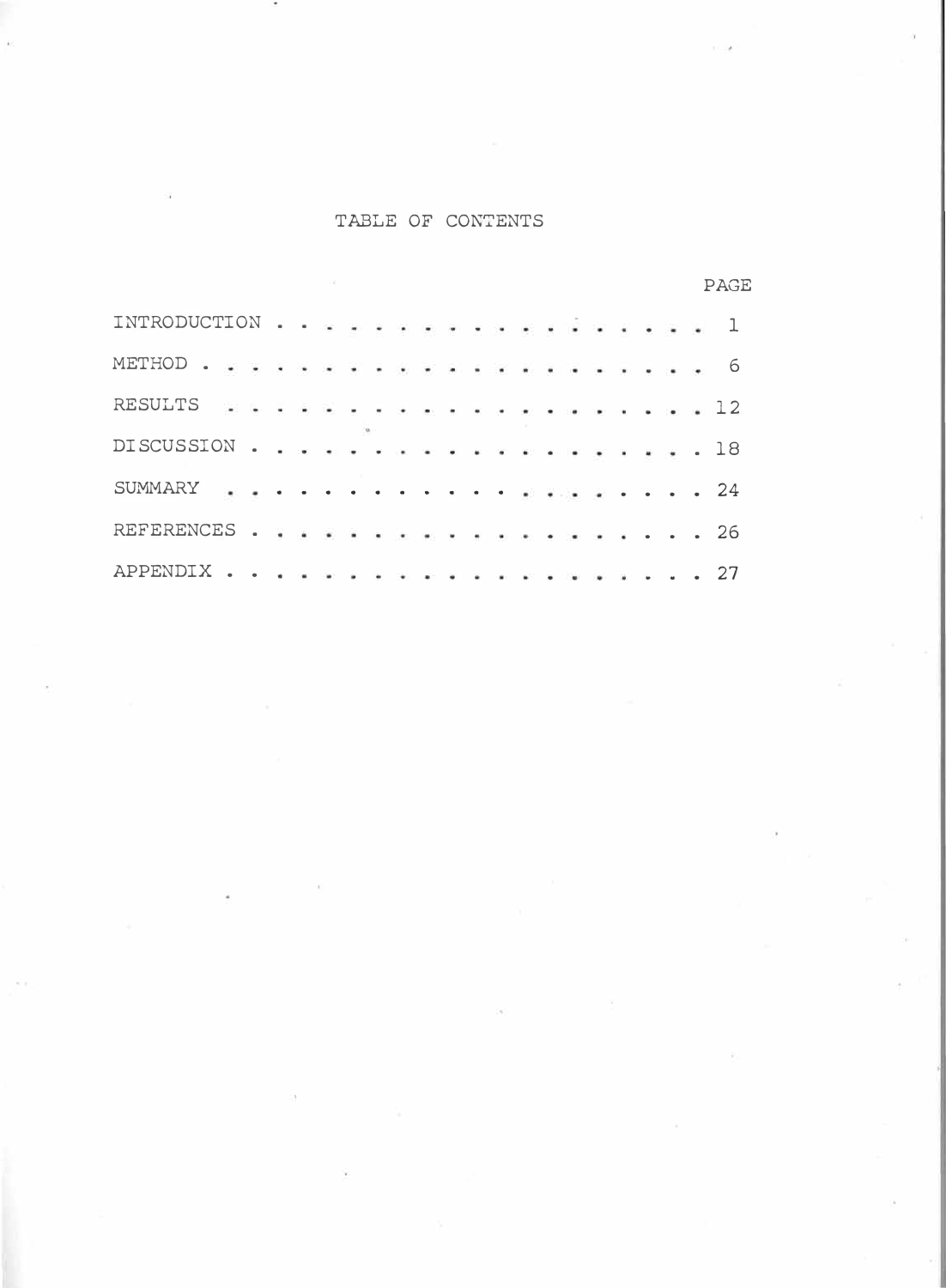#### ACKNOWLEDGMENTS

The investigator wishes to express his sincere appreciation to Dr. E. Jack Asher, Jr. for his competent guidance as the major advisor, and to Dr. John G. Jochem and Dr. Paul T. Mountjoy for their valuable assistance as thesis committee members.

The investigator also wishes to acknowledge the cooperation of the Introductory Psychology students who graciously and willingly gave their time and efforts while participating in this study.

Melvin J. NeCamken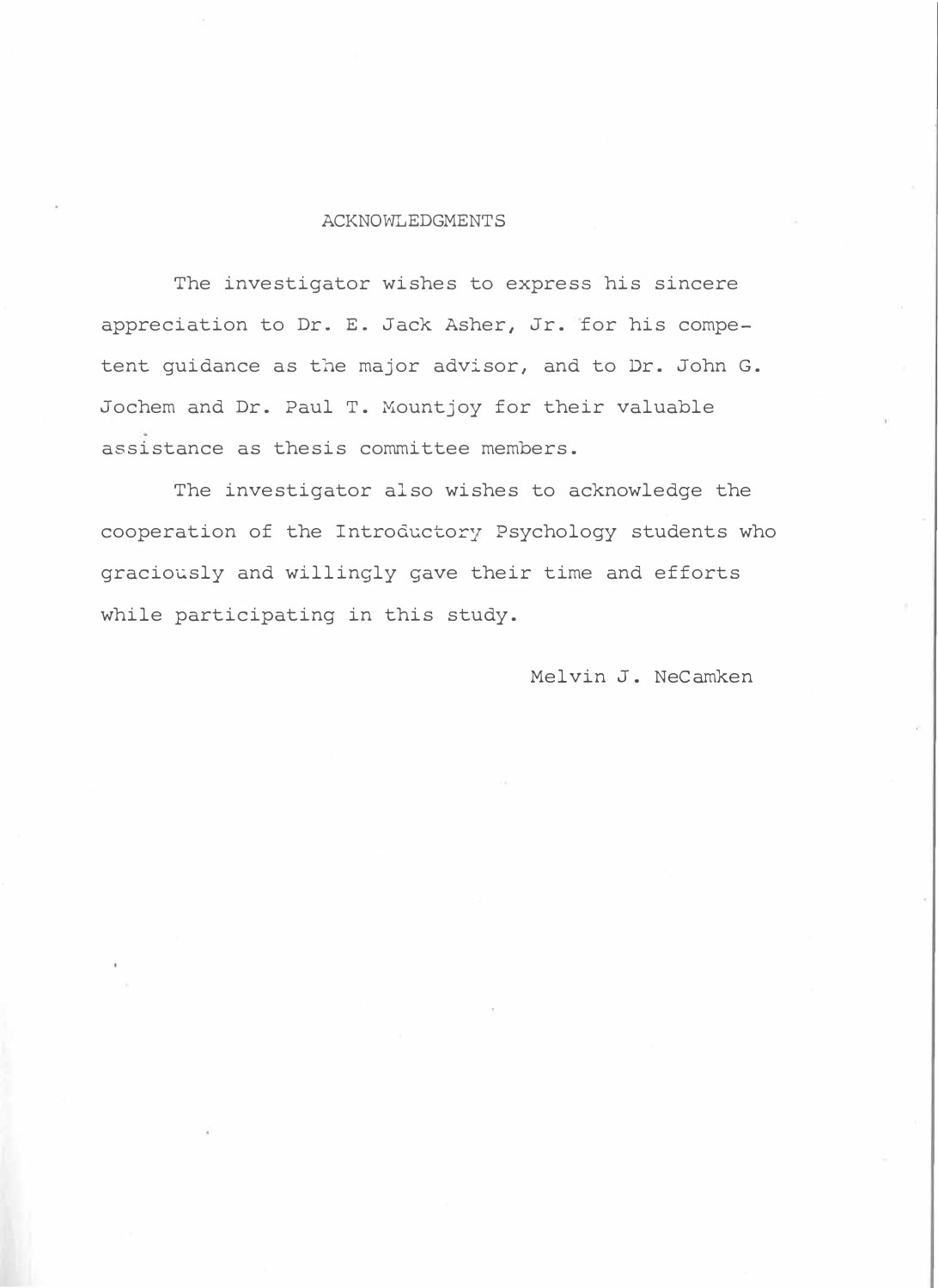### LIST OF TABLES

**PAGE** 

|               | Table 1 Means and Standard Deviations of<br>Pretest Scores Obtained by High and<br>Low-Anxiety Groups Assigned to                                        |   |
|---------------|----------------------------------------------------------------------------------------------------------------------------------------------------------|---|
|               | Stressful and Non-Stressful Testing<br>Conditions                                                                                                        | 9 |
|               | Table 2 Mean Scores on the Abstract Reason-<br>ing Section of the Differential<br>Aptitude Test for the Four                                             |   |
|               | Conditions<br>$\cdot$ $\cdot$ 14                                                                                                                         |   |
| Table 3       | Analysis of Variance Between High<br>and Low-Anxiety Groups, and Stress-<br>ful and Non-Stressful Testing Con-<br>ditions, and the Interaction Between   |   |
|               | $\ddots$ 15<br>These Factors<br>$\mathcal{L}$<br>$\sim$                                                                                                  |   |
| Table 4<br>H. | Analysis of Covariance Between High<br>and Low-Anxiety Groups, and Stress-<br>ful and Non-Stressful Testing Con-<br>ditions, and the Interaction Between |   |
|               |                                                                                                                                                          |   |

These Factors  $\cdots$  . . . . . . . . . . 16

 $\widetilde{\mathcal{D}}$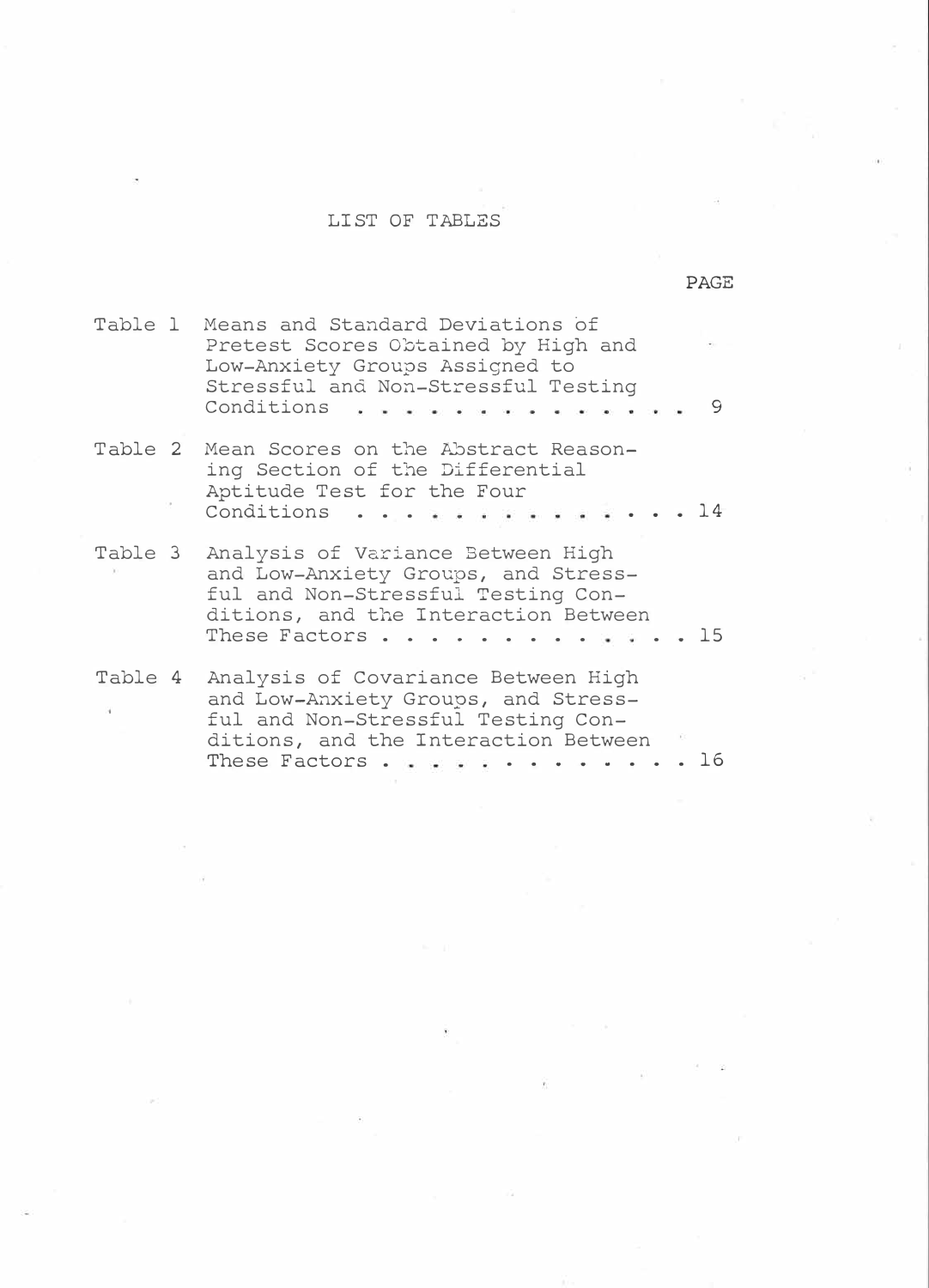### THE RELATION OF ANXIETY LEVEL TO THE PERFORMANCE OF AN ABSTRACT REASONING TASK UNDER STRESSFUL AND NON-STRESSFUL CONDITIONS

This experiment is concerned with the relation of anxiety level to performance under stressful and nonstressful conditions.

Stress has been hypothesized to result in an increase in drive level. Furthermore, this drive level may result in an increase of task-irrelevant rather than problem-solving responses. This point is brought out by Spence and Taylor (1953) who deal with the effects of stress within a motivational framework derived from Hull. They regard reactions to stress as intensifying existing levels of motivation. In the case of simple conditioning the increment in drive intensifies the single "correct" response tendency and hence, facilitates conditioning. For more complex tasks, such as abstract reasoning, the "incorrect" as well as the "correct" response tendencies are strengthened, response competition is intensified, and the probability of a.correct response is reduced.

Deese and Lazarus (1952), on the other hand, have conceptualized this relationship in the following statement:

Another element in the concept of stress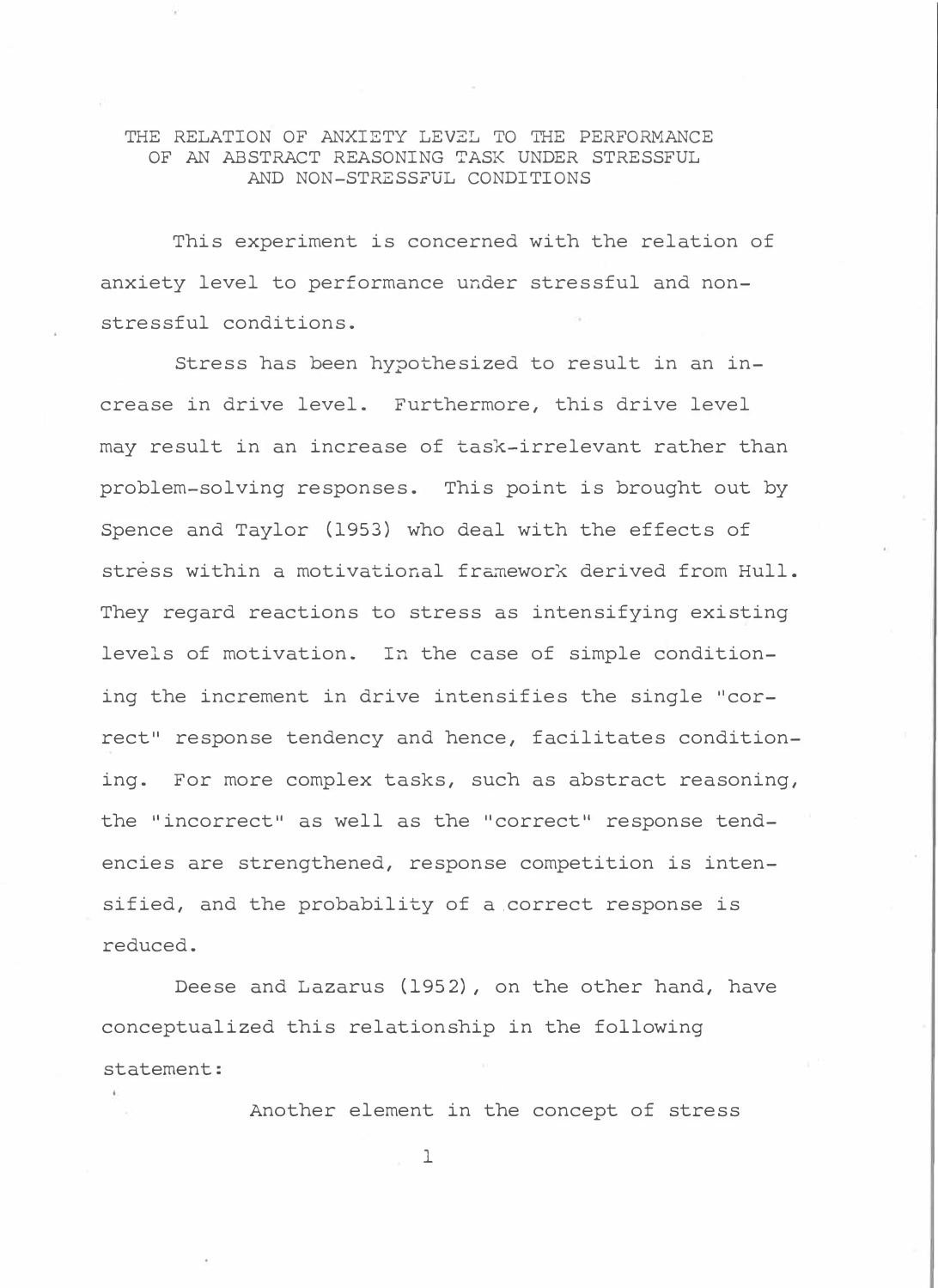is a secondary affective state that occurs whenever a powerful motive remains ungratified. This state consists of responses commonly called emotional. They include such things as physiological changes, motor activity, and subjective reactions such as anxiety. In addition the affective state may serve as a new motive itself, and may produce responses that are directly aimed at the reduction or elimination of this condition rather than at the solution of the problem causing the state of deprivation.

In general, solution of a complex task requires a prescribed response pattern. If the effect of increased stress is an increase in the number of task-irrelevant responses, the likelihood that the prescribed response will appear is markedly reduced.

Experiments concerning the effects of stressful situations and subjects' anxiety level on performance have been reviewed by Lazarus, Deese and Osler (1952), Child (1954) and Taylor (1956). It has been generally found that subjects• anxiety and stress interact so that the performance of high-anxiety subjects is more impaired in stressful situations than that of low-anxiety subjects. Taylor (1956) has suggested that under conditions of psychological stress, responses of the type that Child (1954) has referred to as task-irrelevant are more easily or more intensely aroused in high-anxiety than in lowanxiety subjects.

These findings were suggested by the results of studies by Gordon and Berlyne (1954), and Lucas (1952). In both of these investigations, high-anxiety subjects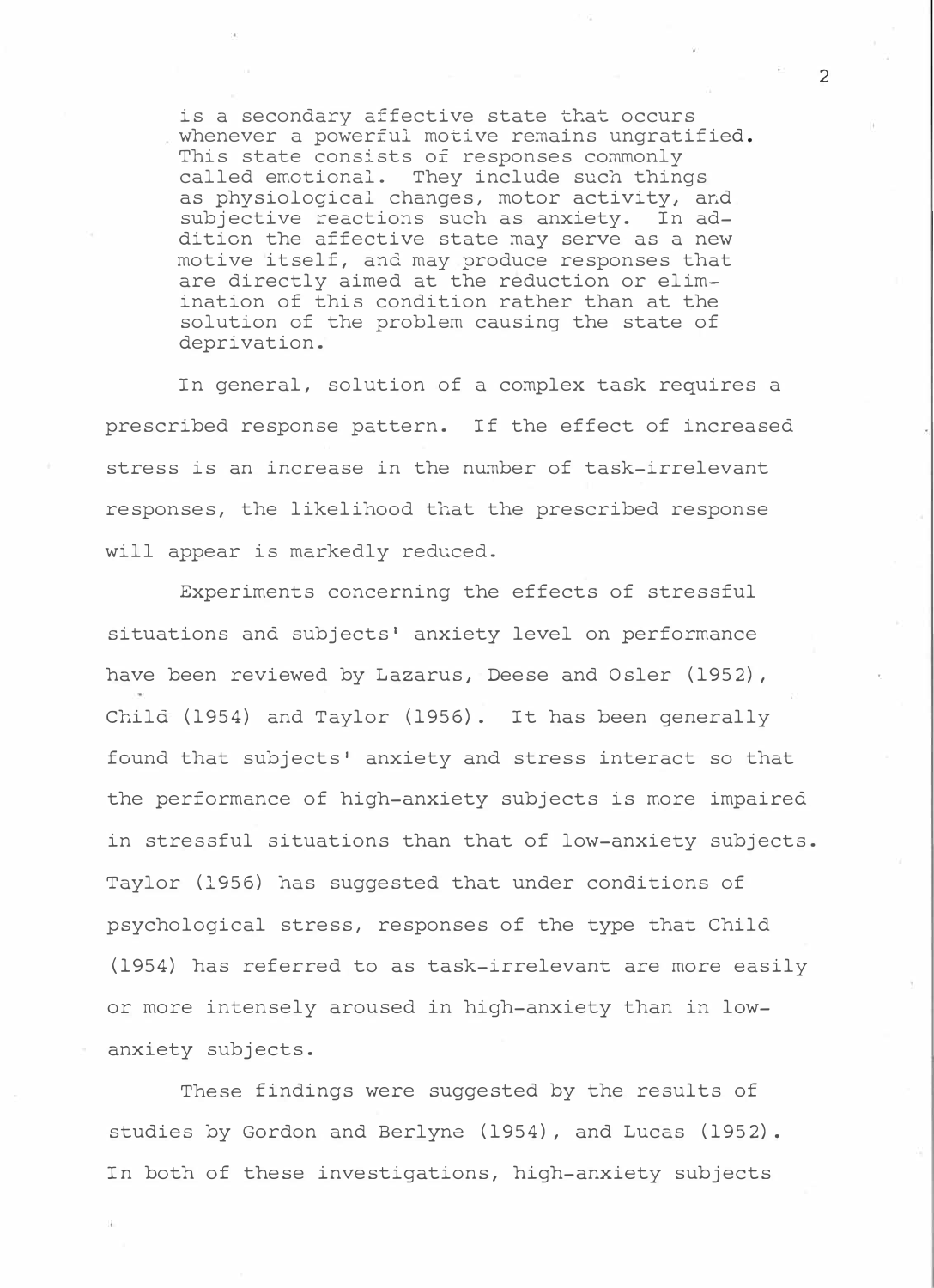that were told that their performance on a verbal task was inadequate, were inferior in performance on a subsequent task to high-anxiety groups run under neutral condi tions. The low-anxiety group, in contrast, showed no decrement in performance under stress when compared to their control groups. While t�e results of these studies seem to confirm the notion that high-anxiety subjects are more liable to make task-irrelevant responses under conditions of psychological stress, they could also be attributed simply to a greater emotional reaction to the stress instructions and hence a greater increase in anxiety on the part of high-anxiety groups. That is, the empirical predictions generated from anxiety theory state that increases in anxiety level facilitates performance in relatively simple tasks in which a single response tendency is evoked (e.g. classical conditioning). In more complex situations in which competing responses are evoked and the correct response tendency is relatively weak, high-anxiety subjects tend to lose their superiority and, as the number of incorrect responses becomes greater and/or more dominant, to become inferior. Both the Gordon and Berlyne (1954), and the Lucas (1952) studies employed learning tasks of the competitive type. Thus it could be argued that the high-anxiety subjects reacted with greater emotionality to the stressful conditions than the low-anxiety subjects, and the resultant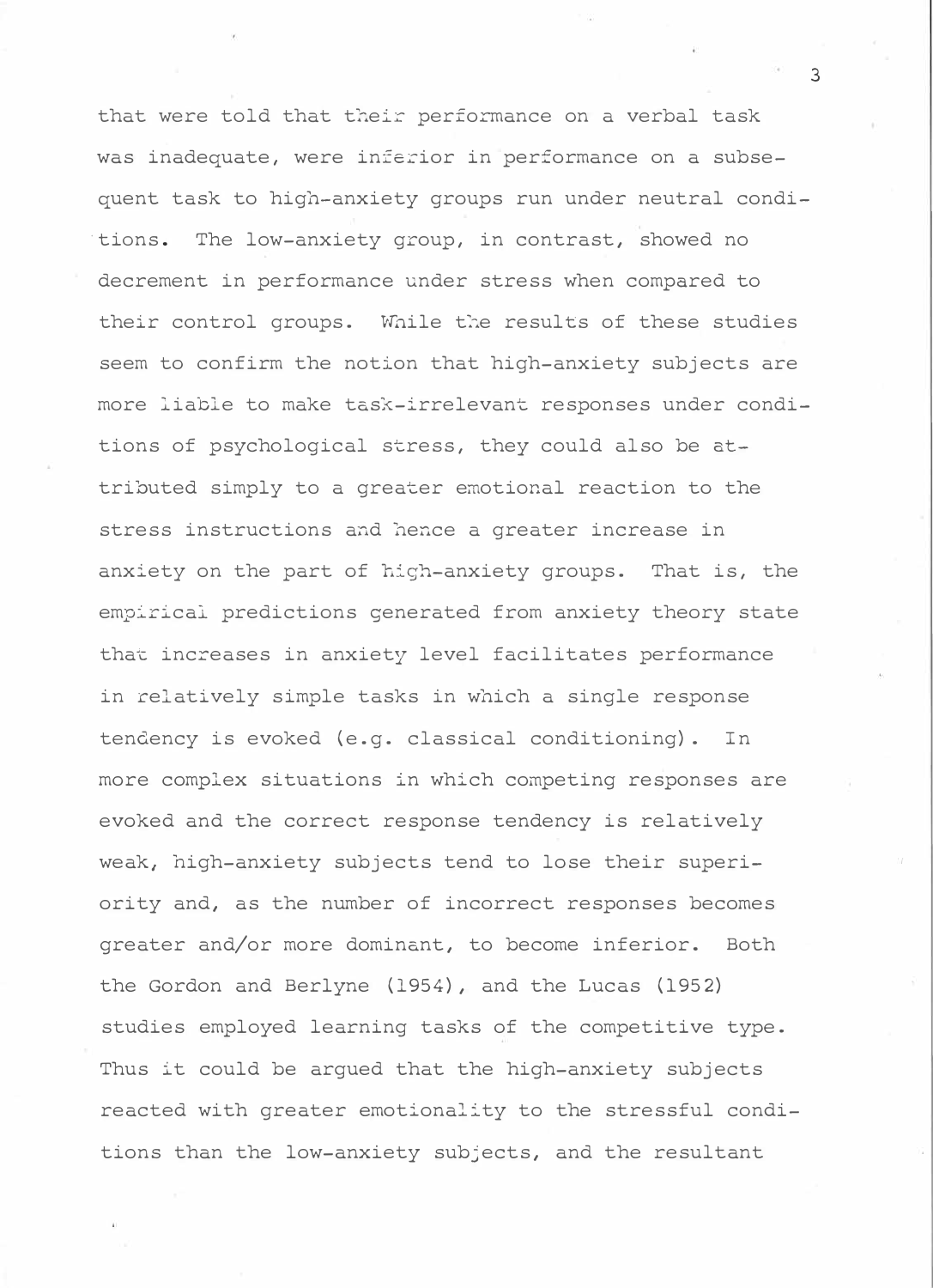increase in anxiety was responsible for their performance decrement.

The suggestion that psychological stress effects high and low-anxiety subjects in complex tasks bears some resemblance to the empirical predictions proposed by Sarason, Mandler and Craighill (1952) for the performance of groups selected by a different measuring instrument, a questionnaire of "test anxiety," designed to select individuals reacting with different degrees of anxiety to intelligence tests and course examinations. These investigators hypothesized that such high-anxious individuals react to an experimental situation represented as a test of intelligence or the like (thus, according to their conception, creating stress) with more anxiety or drive than low-anxious. As a result of past learning, their anxiety evokes irrelevant response tendencies which interfere with task performance. Under increasing stress (such as reports of failure) the performance of high-anxious subjects deteriorates because of the arousal of a greater number of these irrelevant tendencies, offsetting the facilitating effects of drive; the performance of low-anxious, however, improves with greater stress due to an increasing drive level, unaccompanied by irrelevant tendencies. The predictions of the investigators appear to have held up well. In the stressful condition, the high-anxiety subjects did poorer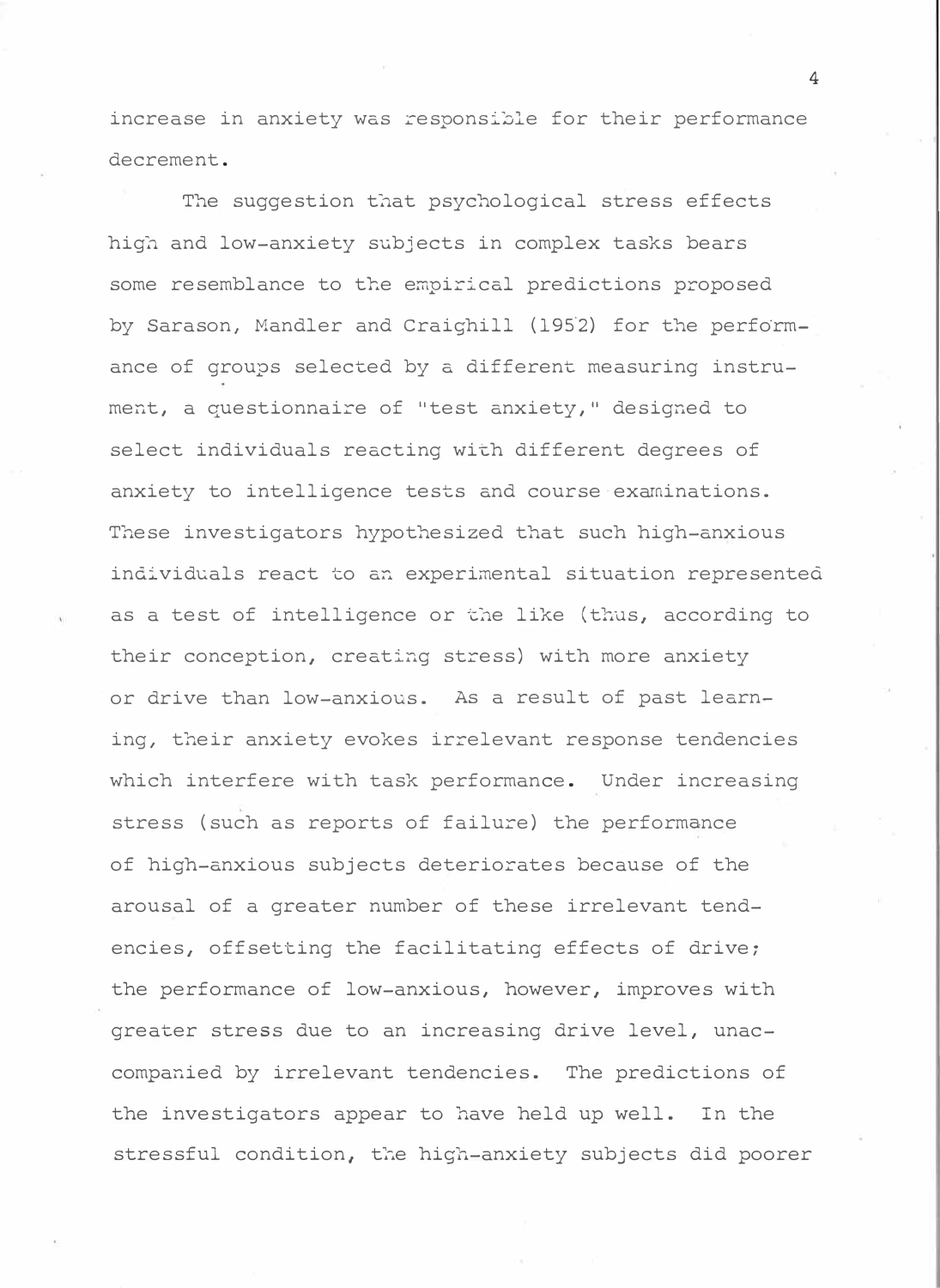than the low-anxiety; and in the non-stressful condition, the low-anxiety subjects did poorer than the high-· anxiety.

The general problem area with which this study is concerned is behavioral cha�ges in relation to stress. More specifically, it is limited to abstract reasoning performance under two conditions; stress and non-stress. An additional independent variable is included. It is the personality variable of "manifest anxiety."

This study is based on two assumptions: (1) Among high-anxiety subjects, stressful instructions will increase the strength of task-irrelevant responses; while nonstressful instructions will reduce the strength of these responses. (2) Among low-anxiety subjects, stressful instructions will strengthen task-relevant responses; while non-stressful instructions will reduce the strength of these responses.

It is hypothesized for purposes of this study that the high-anxiety group given stressful instructions will demonstrate poorer task performance than the low-anxiety group; and that the high-anxiety group given non-stressful instructions will demonstrate better task performance than the low-anxiety group.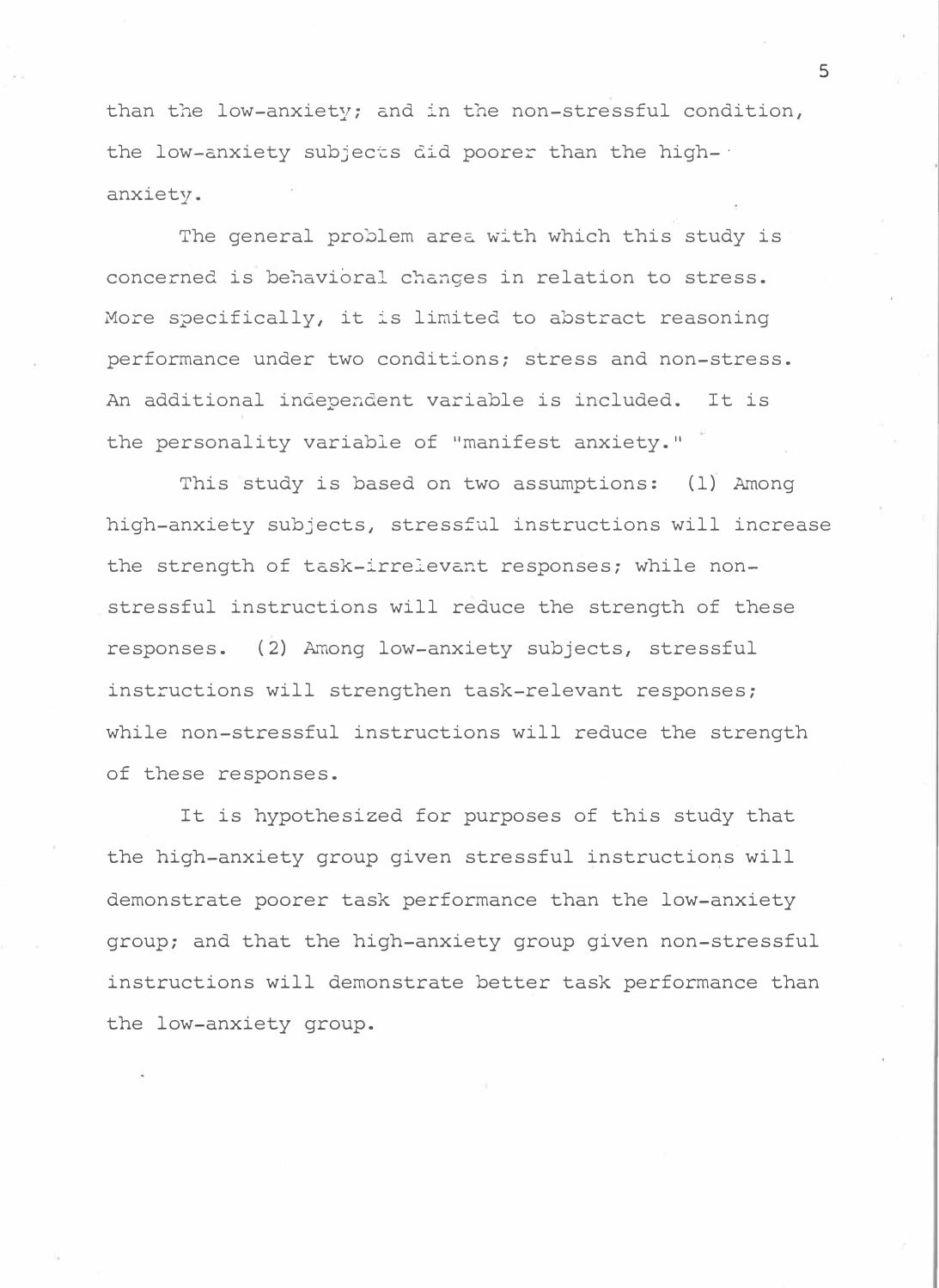#### METHOD

The subjects used for this experiment were 109 volunteers from Introductory Psychology classes at Western Michigan University. They were told that their participation in this study would consist of two separate sessions, during which they would take three paper and pencil tests.

All of the subjects participated in the first session, during which they performed two tasks. The first task was the Letter Series Test and the Number Series Test, which are two elements of the Abstract Reasoning Section of the Primary Mental Abilities Test (Adult Form), published by Science Research Associates. They were selected primarily because they require the same type of reasoning involved in the test used in the second session as a measure of the dependent variable, or performance under psychological stress. They are also very short tests which require only four minutes each to administer. In each of these tests, the subject was presented with a series of numbers or letters. He was to try to determine the pattern in which they.were presented, and to select the number or letter which followed next in the series.

The second task performed during the first session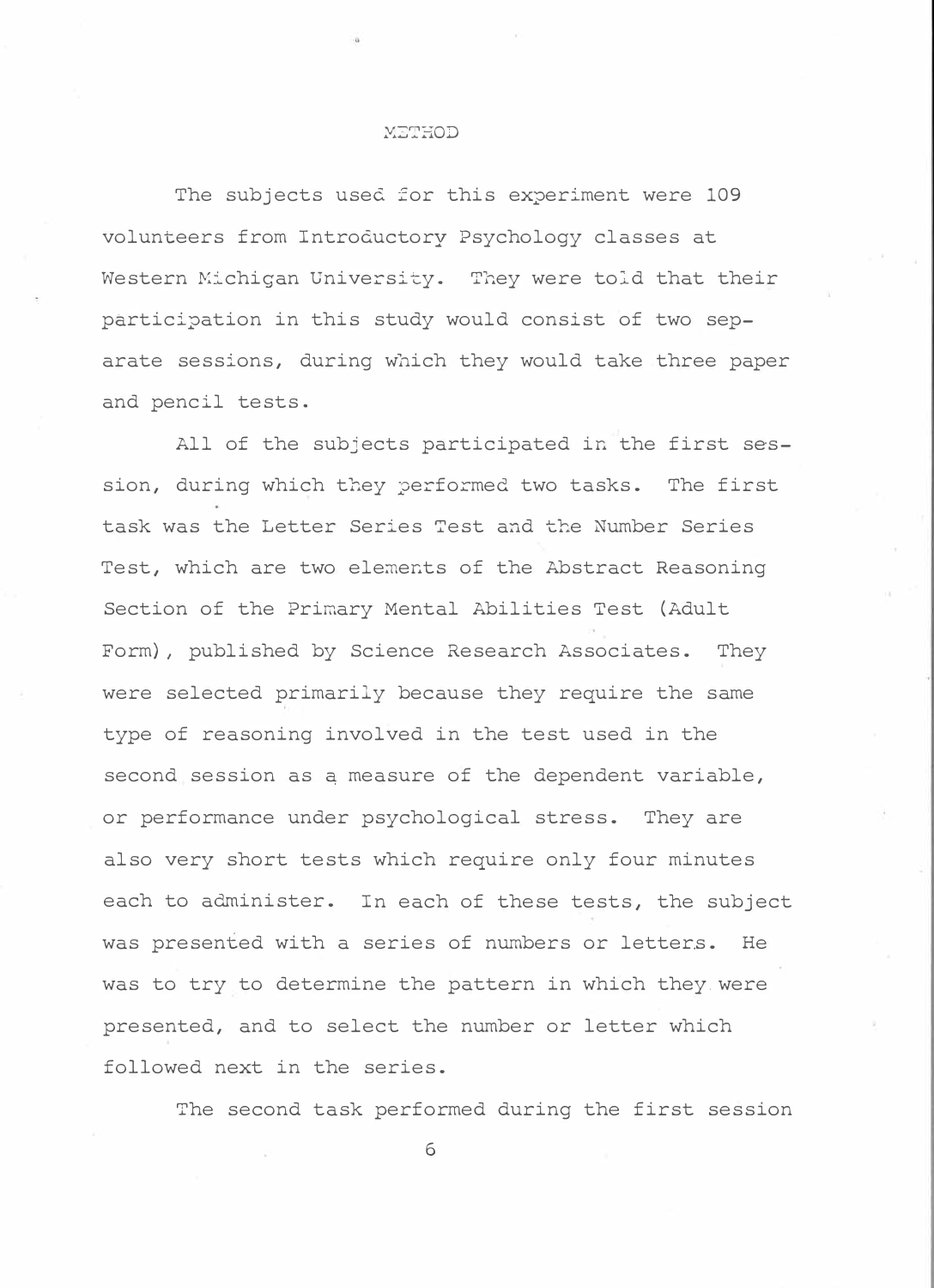was the Taylor (1953) Manifest Anxiety Scale. Since its development in 1951, the "Scale" has been used in many research projects. In a majority of cases it has served as a selection device to obtain high and low-anxiety groups. In the present study it was once again used for this purpose. The "Scale" consists of ·so statements which have been selected from the Minnesota Multiphasic Personality Inventory. The administration is by selfreporting of the subject. The subject responds to each statement with a "T" for true and a "F" for false, depending on how he feels the statement applies to him. There is no time limit for the "Scale." The Taylor Manifest Anxiety Scale was introduced to the subjects under the title of "Biographical Index." Prior to the administration of the "Scale," the subjects were encouraged to respond to the statements as honestly as possible, and were assured that their performance would remain strictly confidential.

On the basis of their performance on the two pretests, 82 subjects were selected to participate in the second session of the experiment. The first step in this process involved the selection of high and low-anxiety subjects. Those who scored 20 or above on the Taylor Manifest Anxiety Scale were designated as "high-anxiety;" and subjects who scored 13 or below were designated as "low-anxiety." The second step in the selection process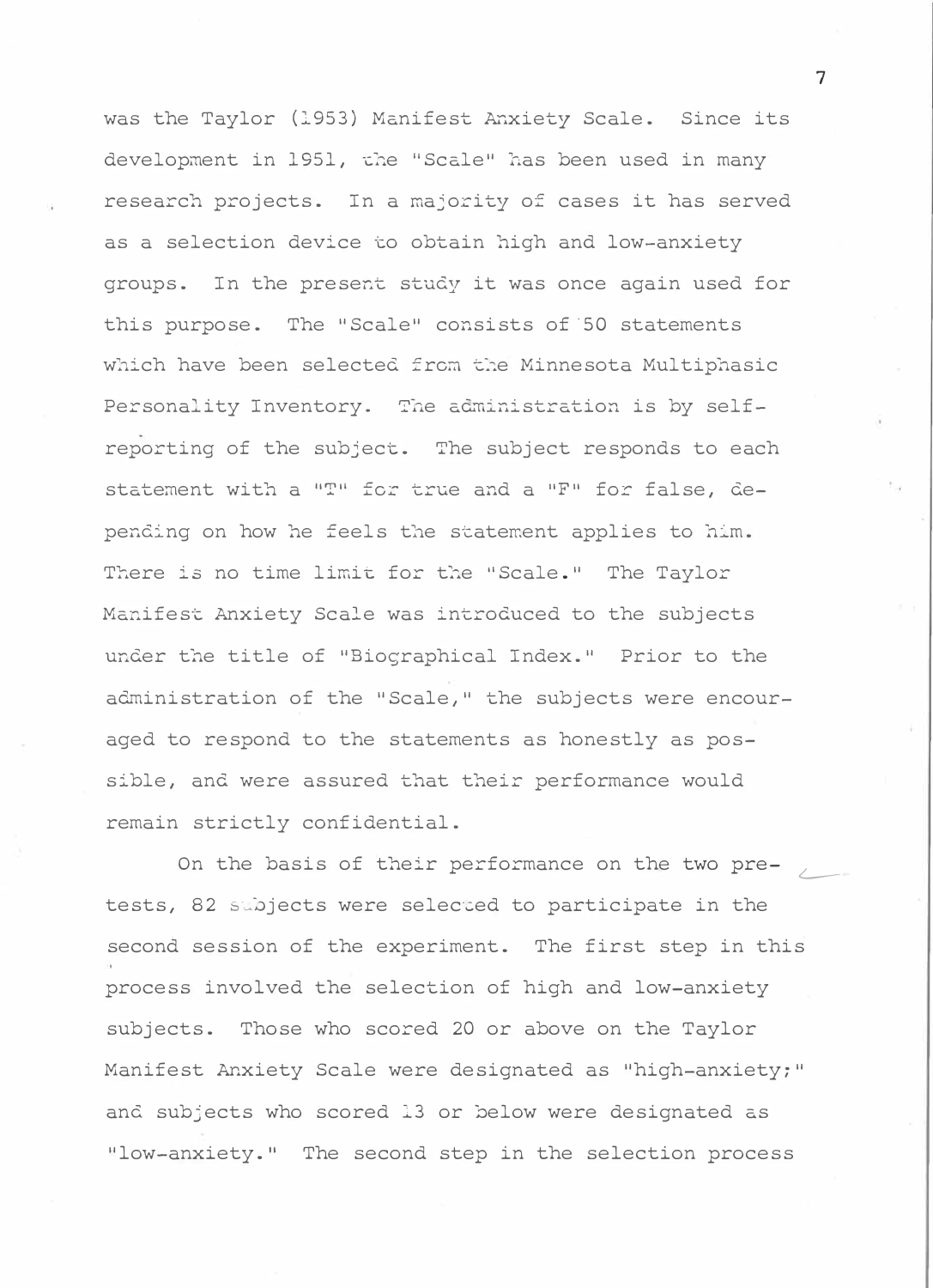involved the assignment of these two groups to the stressful and non-stressful testing conditions. High and low-anxiety subjects in both testing conditions were matched as closely as possible on the basis of scores on the Taylor Manifest Anxiety Scale, and the Abstract Reasoning Section of the Primary Mental Abilities Test. The number of subjects assigned to each group, and the mean and standard deviation obtained by each group on both of the pretests are represented in Table 1.

During the second session, the task used to evaluate the dependent variable or performance under psychological stress was the Abstract Reasoning Section of the Differential Aptitude Test, published by The Psychological Corporation. The test was selected because it is supposed to have a sufficient range of difficulty to distinguish the individual performances of college students, and also because of its length. The test has 50 problems, and the subject is allowed 25 minutes to complete them. Each item is presented in the form of four figures which have a definite relationship. The subject must select from five alternatives the fifth figure which follows next in the sequence.

In both the stressful and the non-stressful conditions, the test consisted of three equal time periods. For purposes of distinguishing the performance of high and low-anxiety subjects under stressful and non-stressful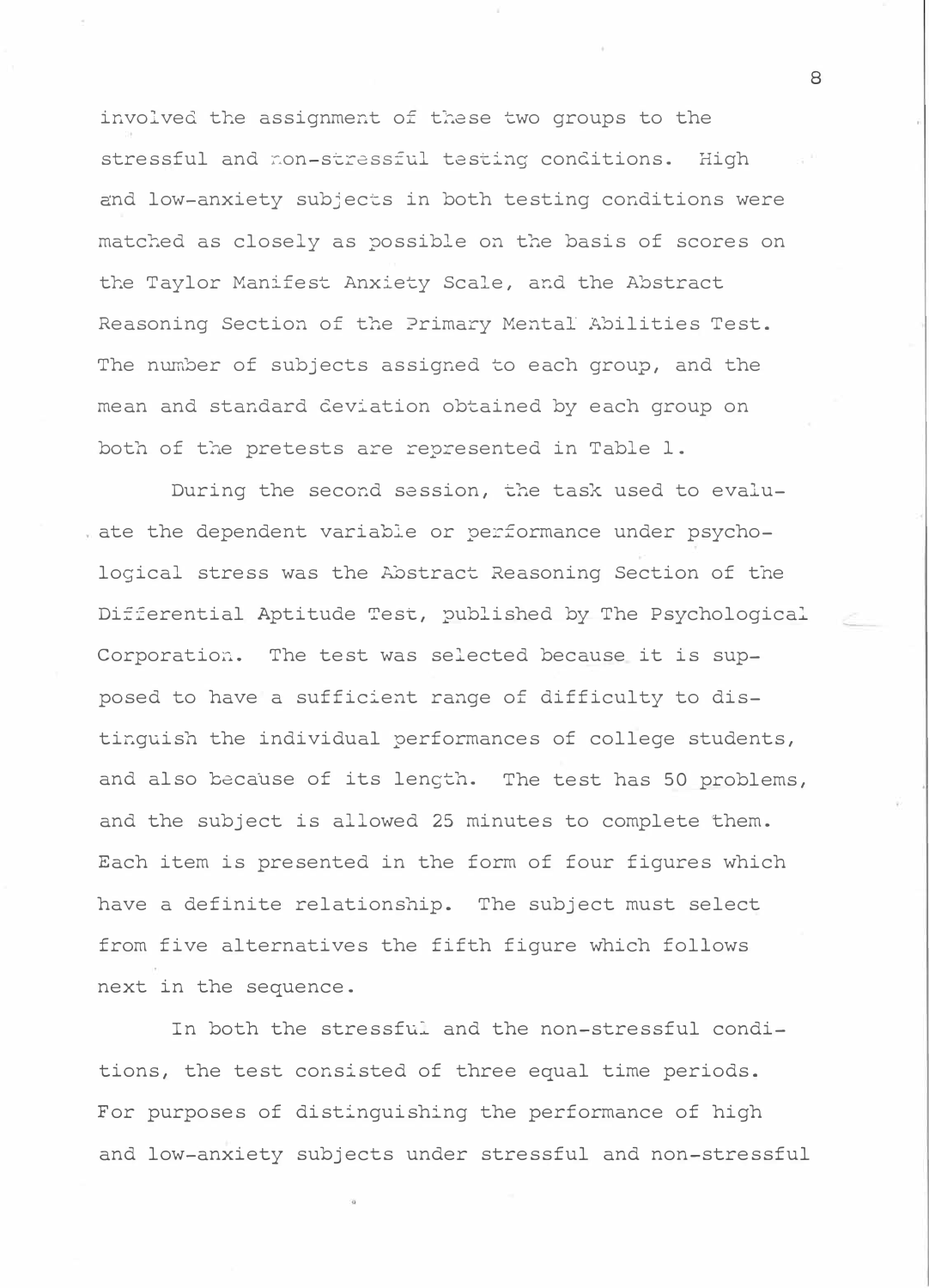### Table 1

Means and Standard Deviations of Pretest Scores Obtained by High and Low-Anxiety Groups Assigned to Stressful and Non-stressful Testing Conditions

|                   | <b>STRESS</b> | NON-STRESS     |                |                |  |  |  |
|-------------------|---------------|----------------|----------------|----------------|--|--|--|
|                   | $N = 20$      |                | $N=19$         |                |  |  |  |
|                   | Taylor M.A.S. | P.M.A.         | Taylor M.A.S.  | P.M.A.         |  |  |  |
| High-<br>Anxiety  | Mean= $24.65$ | Mean=21.75     | $Mean = 24.47$ | $Mean = 22.10$ |  |  |  |
|                   | $S.D.= 4.45$  | $S.D.= 6.70$   | $S.D. = 3.92$  | $S.D. = 4.63$  |  |  |  |
|                   |               |                |                |                |  |  |  |
|                   | $N=22$        |                | $N = 21$       |                |  |  |  |
|                   | Taylor M.A.S. | P.M.A.         | Taylor M.A.S.  | P.M.A.         |  |  |  |
| $Low-$<br>Anxiety | $Mean=9.31$   | $Mean = 22.86$ | $Mean=9.33$    | $Mean = 22.61$ |  |  |  |
|                   | $S.D.=3.41$   | $S.D.= 5.50$   | $S.D.=3.25$    | $S.D. = 4.40$  |  |  |  |
|                   |               |                |                |                |  |  |  |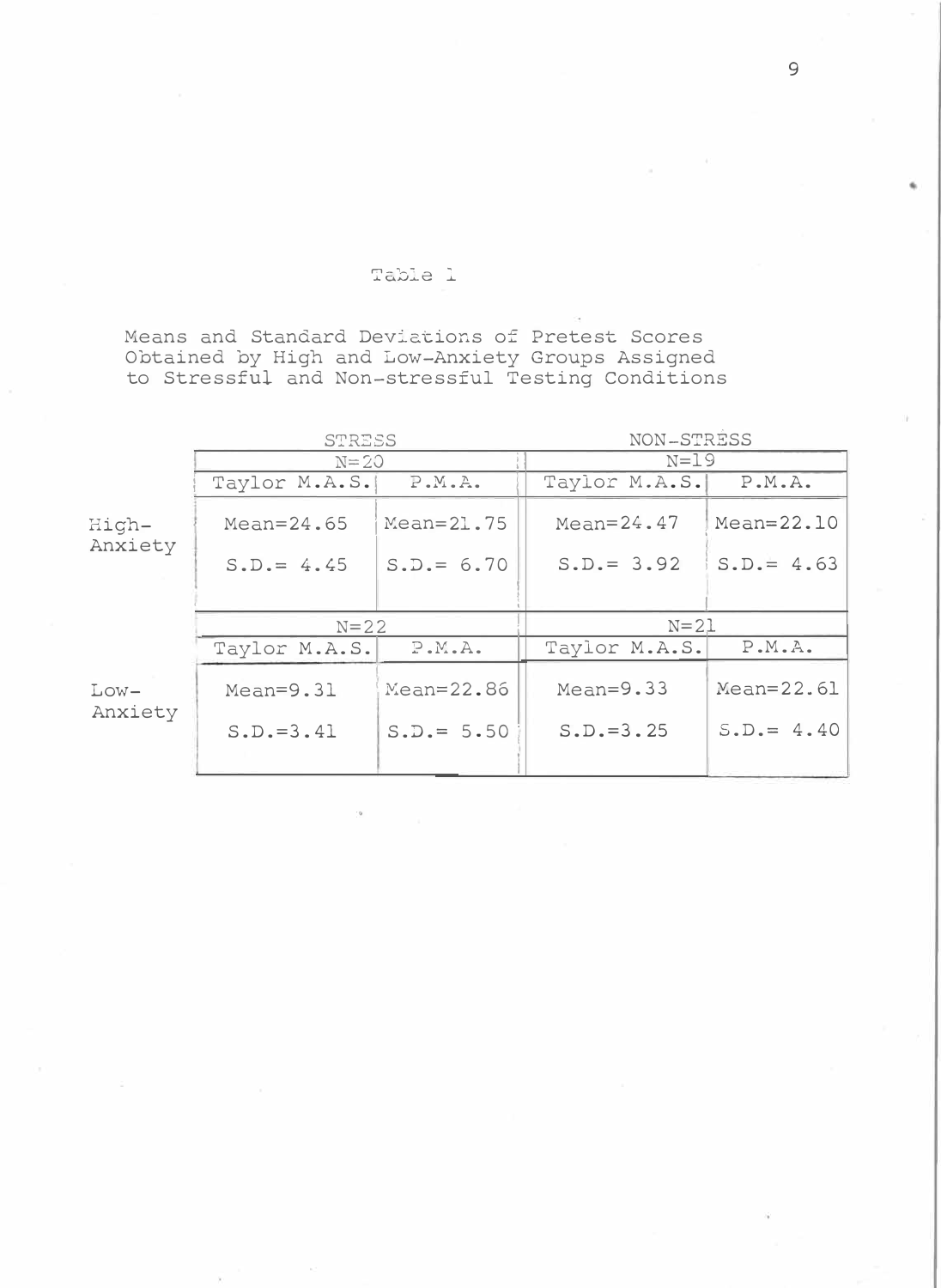conditions, the test was diviced into three 6½ minute periods. The distinction between the two conditions was made evident by means of a supplement to the normal instructions.

In the stressful condition, the subjects were told the following:

> The test is composed of three periods. You will be allotted the same amount of time for each period. At the end of each period I will say "stop." When I do, you are to quit working and draw a line under the number on the answer sheet which corresponds to the question you are working on or nave just completed. I will then tell you the number of questions you should have completed in the period, and this will have an important bearing on your score. The criteria for success in each section is based on the performance of high school gradua�es. Although you may find it difficult, each of you will be expected to complete tne number of problems called for in each period. Before the start of a new period, I will say "begin," and you will resume working where you left off.

The number called at the end of the first two periods was beyond the possibility of completion in the amount of time allotted.

In the non-stressful condition, the subjects were told the following:

> During the course of the test, I will say "mark." When I do, you are to draw a line under the number on the answer sheet which corresponds to the question you are working on or have just completed. Work continuously and do not be alarmed by these signals. Your position at these intervals will have no bearing on your score.

At the end of the second session, all subjects were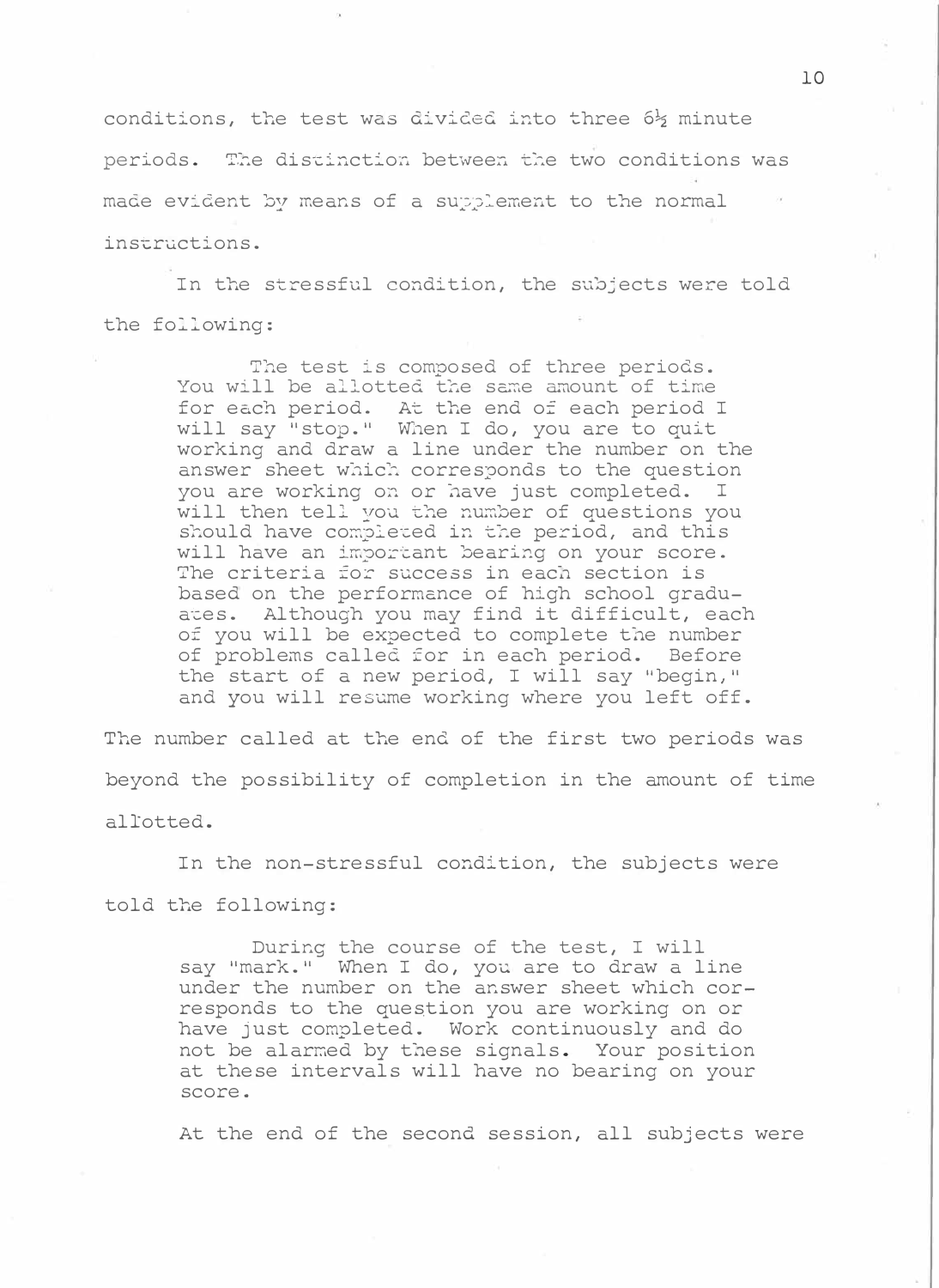thanked for their cooperation, and informed that the results and the purpose of the experiment would be made available to them as soon as all of the data had been collected and analyzed.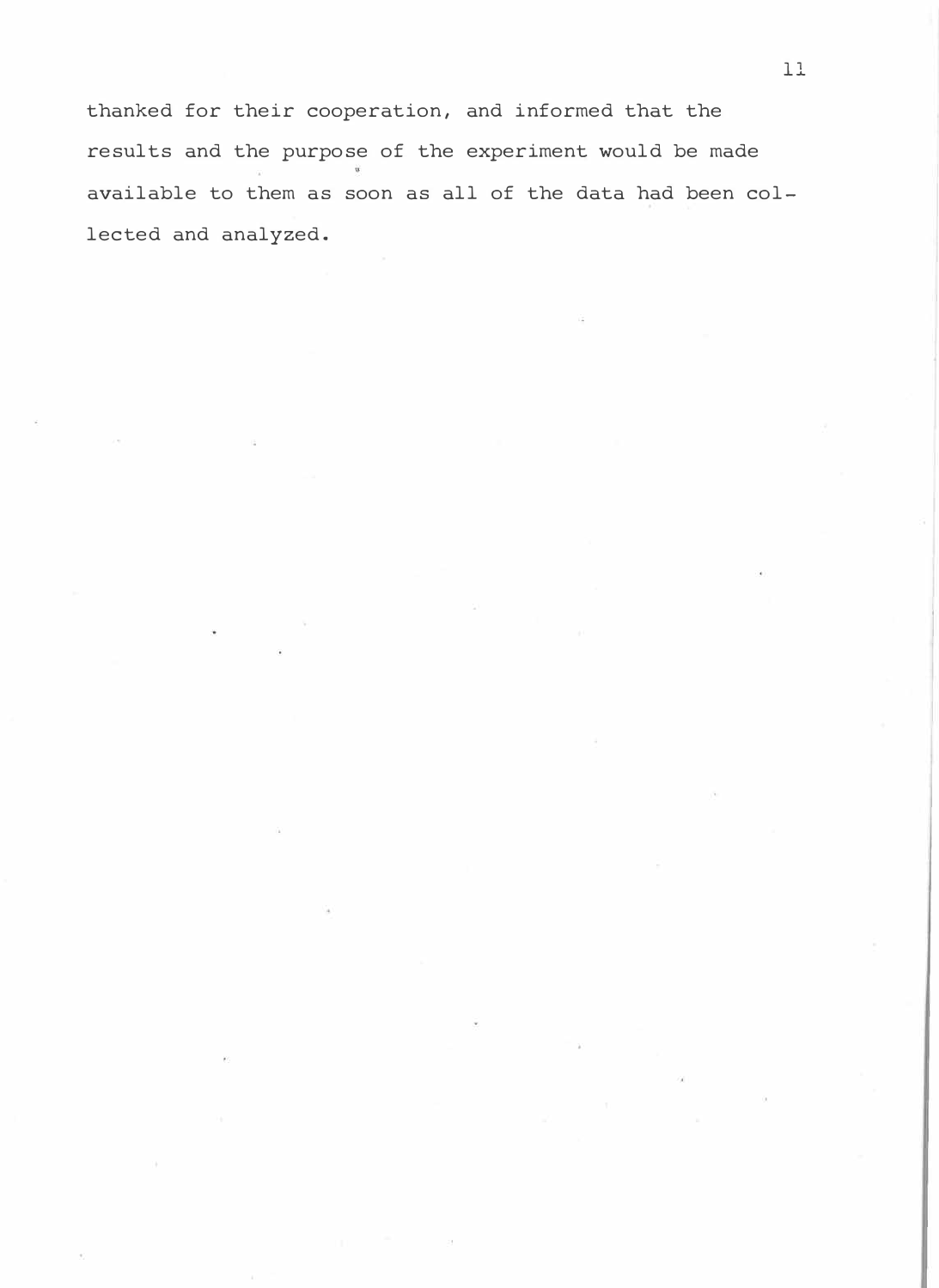#### RESULTS

To evaluate the statistical significance of this study, an analysis of covariance was used. This procedure is intended to provide a weighting mechanism for pertinent variables, and compensate for potential sources of bias. This is accomplished by measuring an associated variate in addition to the variate of primary interest. The latter variate is called the criterion or simply the variate; and the associated variate is called the covariate. Measurements on the covariate are made for the purpose of adjusting the measurements on the variate. In the present study, experimental groups were matched on the covariate or pretest in order to control possible sources of variation. With this procedure, more precise information on the treatment effects may be obtained by adjusting the post test for the effect of the pretest or matching variable. If the pretest measures the effects of a source'of variation that is increasing the experimental error, removal of the influence of the covariate is equivalent to statistical control on the experimental error. The change in experimental error due to this adjustment process depends upon the linear correlation between the post test and the pretest.

In this study, the purpose was to relate anxiety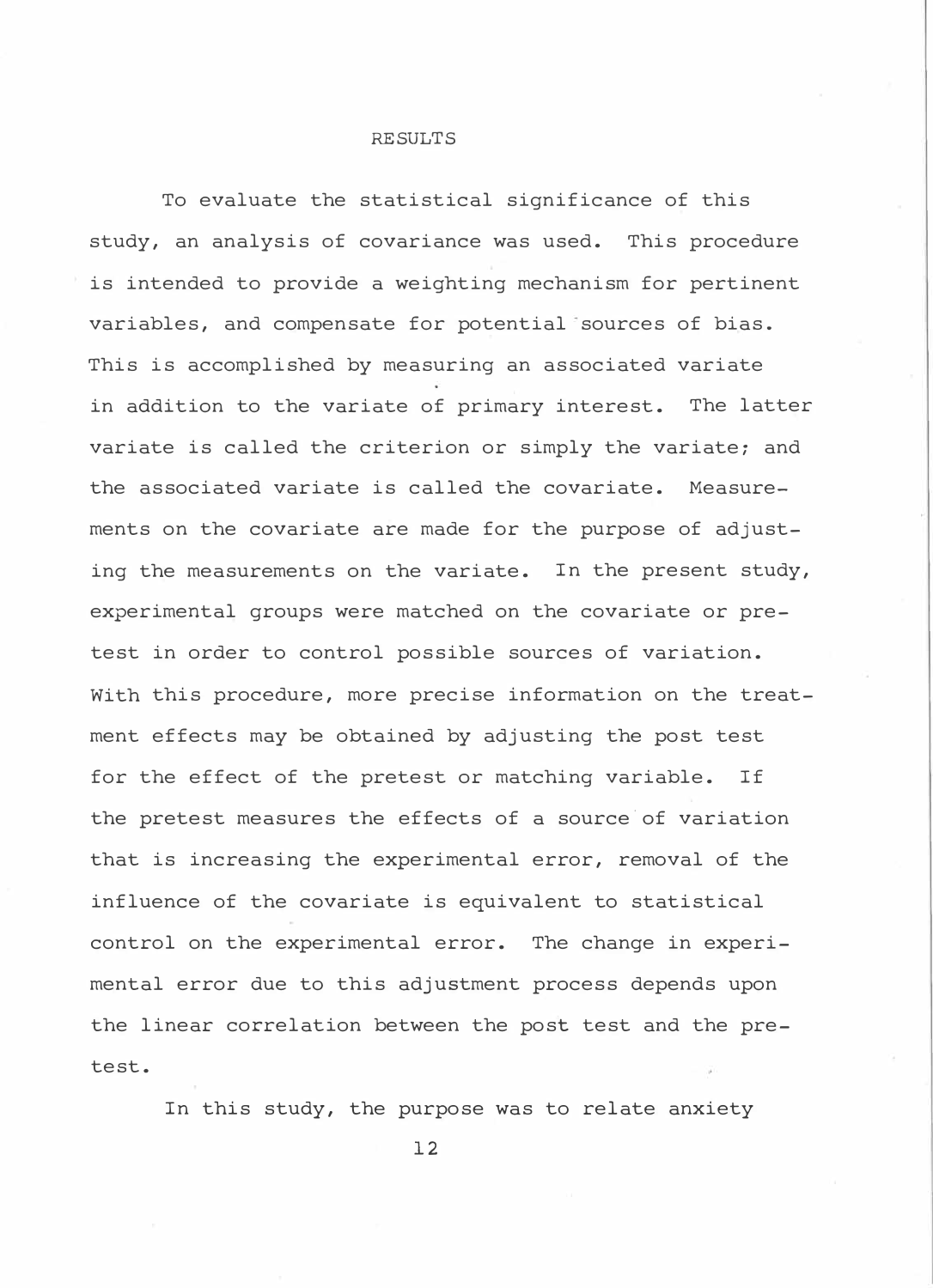level to performance under stressful and non-stressful conditions. In this case, scores on the pretest, or the combined scores of two elements from the Abstract Reasoning Section of the Primary Mental Abilities Test, was the covariate. Scores on the Abstract Reasoning Section of the Differential Aptitude Test, which was performed under stressful and non-stressful conditions, was the variate.

The means are summarized in Table 2, the analysis of variance in Table 3, and the analysis of covariance in Table 4. The analysis of variance disregards the presence of the covariate. In regard to the main effects, both tests indicated no statistically significant dif-· ference between the high and low-anxiety groups, or between the groups performing under stressful and nonstressful conditions. On both tests, the interaction effect, or the performance of high and low-anxiety groups under stressful and non-stressful conditions, approached, but did not reach significance at the .05 level.

The hypothesis was not supported as stated. It is: The high-anxiety group given stressful instructions will have poorer scores on the Abstract Reasoning Section of the Differential Aptitude Test than the low-anxiety group; and the high-anxiety group given non-stressful instructions will have better scores on the Abstract Reasoning Section of the Differential Aptitude Test than the low-anxiety group. The stressful and non-stressful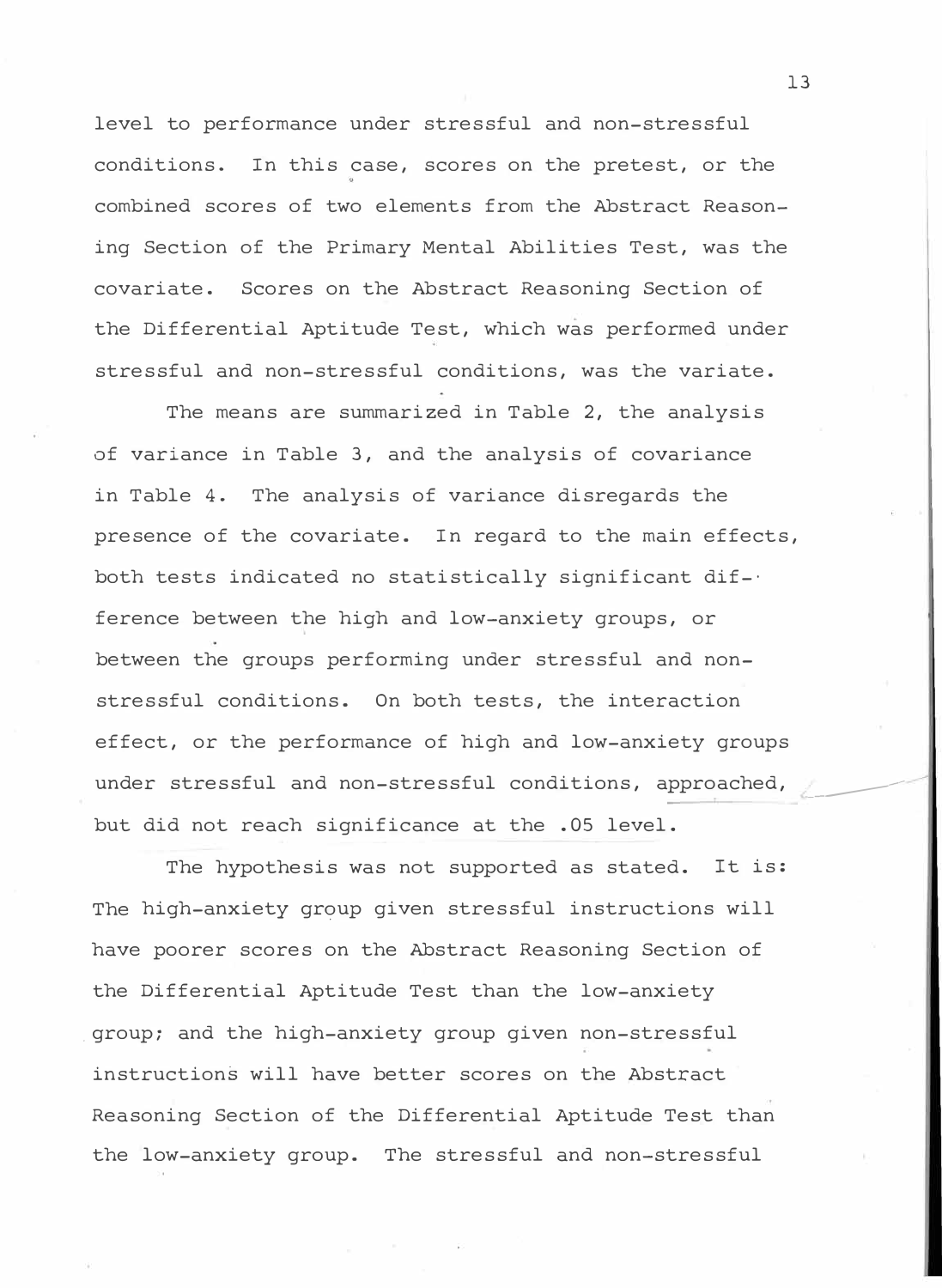Mean Scores on the Abstract Reasoning Section of the Differential Aptitude Test for the Four Conditions

|              | Stressful<br>Conditions | Non-stressful<br>Conditions | Total   |  |  |
|--------------|-------------------------|-----------------------------|---------|--|--|
| High-anxiety | 38.150                  | 39.789                      | 77.939  |  |  |
| Low-anxiety  | 39.636                  | 37.571                      | 77.207  |  |  |
|              | 77.786                  | 77.360                      | 155.146 |  |  |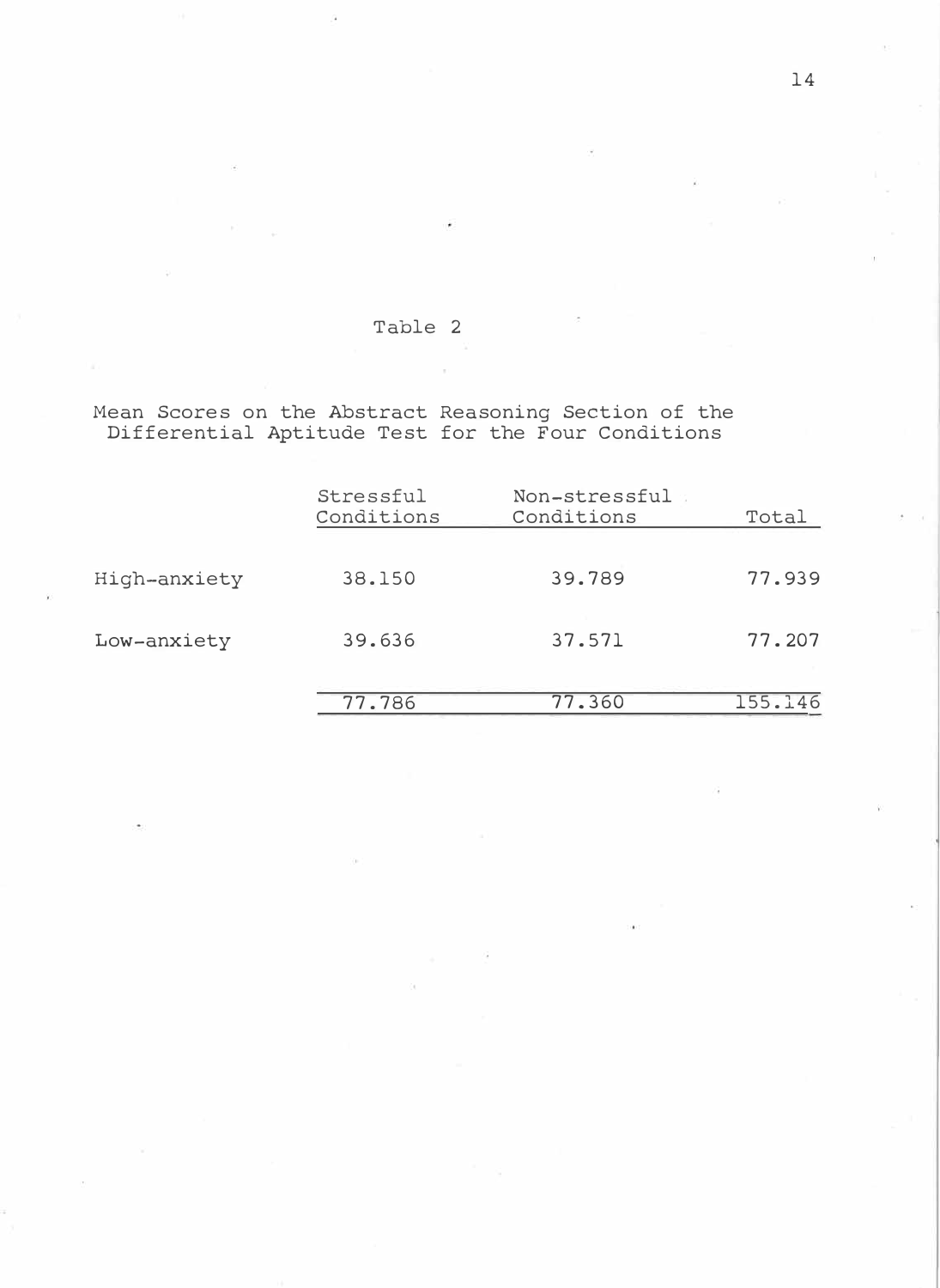### Table 3

Analysis of Variance Between High and Low-Anxiety Groups, and Stressful and Non-stressful Testing Conditions, and the Interaction Between These Factors

| SS       | df                       | MS     | $\star$<br>프로프 |
|----------|--------------------------|--------|----------------|
| 2.105    |                          | 2.105  | .096           |
| 1.888    |                          | 1.888  | .086           |
| 70.114   |                          | 70.114 | 3.202          |
| 1707.942 | 78                       | 21.897 |                |
| 1782.049 |                          |        |                |
|          | $\mathcal{L}_\mathbf{k}$ |        |                |

**\*F.95(1,78)=3.96**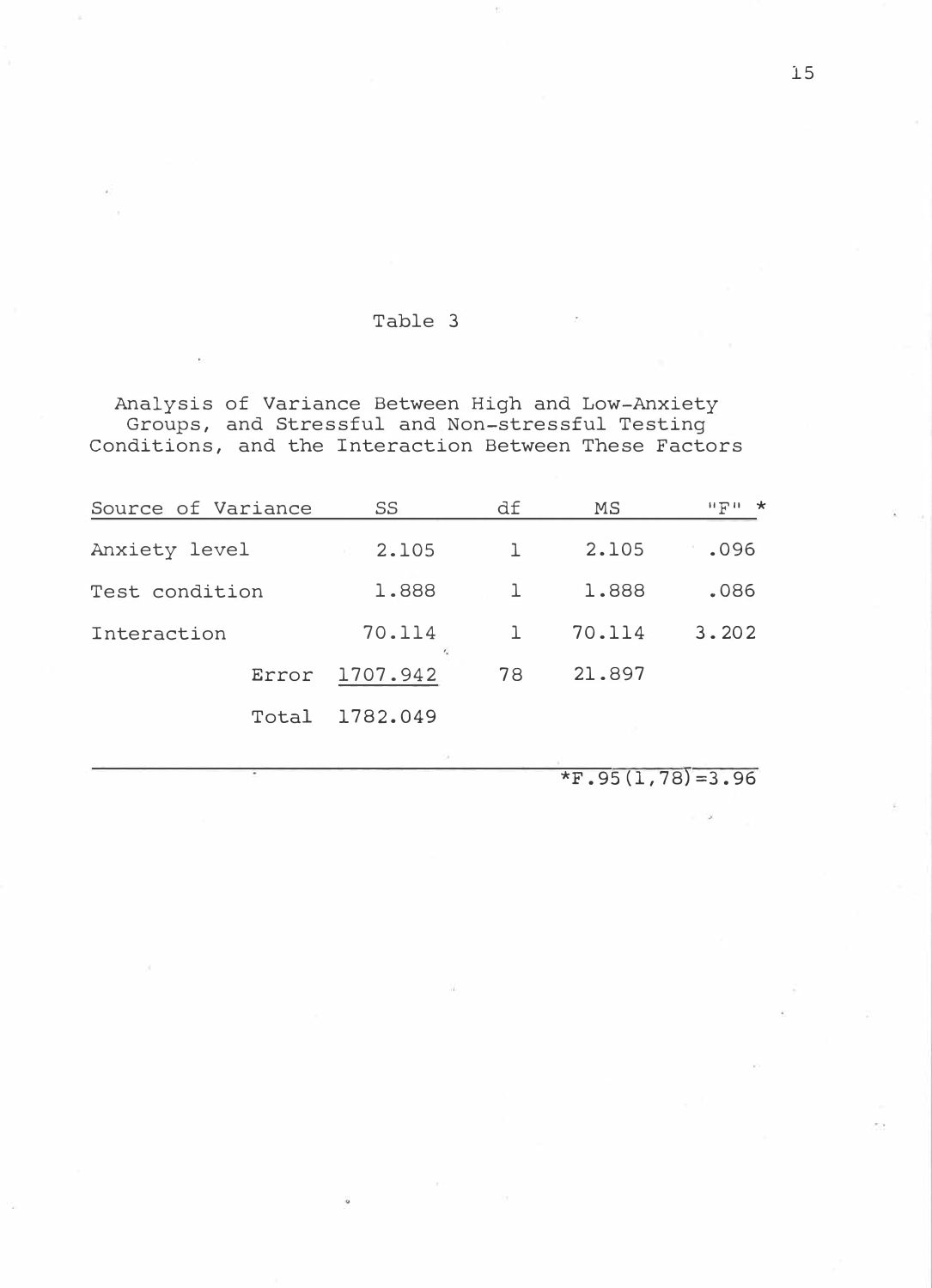### Table 4

Analysis of Covariance Between High and Low-Anxiety Groups, and Stressful and Non-stressful Testing Conditions, and the Interaction Between These Factors

| Source of Variation | SS 55    | df           | MS     | $n \nabla u \times$ |
|---------------------|----------|--------------|--------|---------------------|
| Anxiety level       | 9.729    | $\cdot$ 1    | 9.729  | .601                |
| Test condition      | 2.129    | $\perp$      | 2.129  | .132                |
| Interaction         | 60.174   | $\mathbf{1}$ | 60.174 | 3.718               |
| Error               | 1246.317 | 77           | 16.186 |                     |

 $*F.95(1,77)=3.97$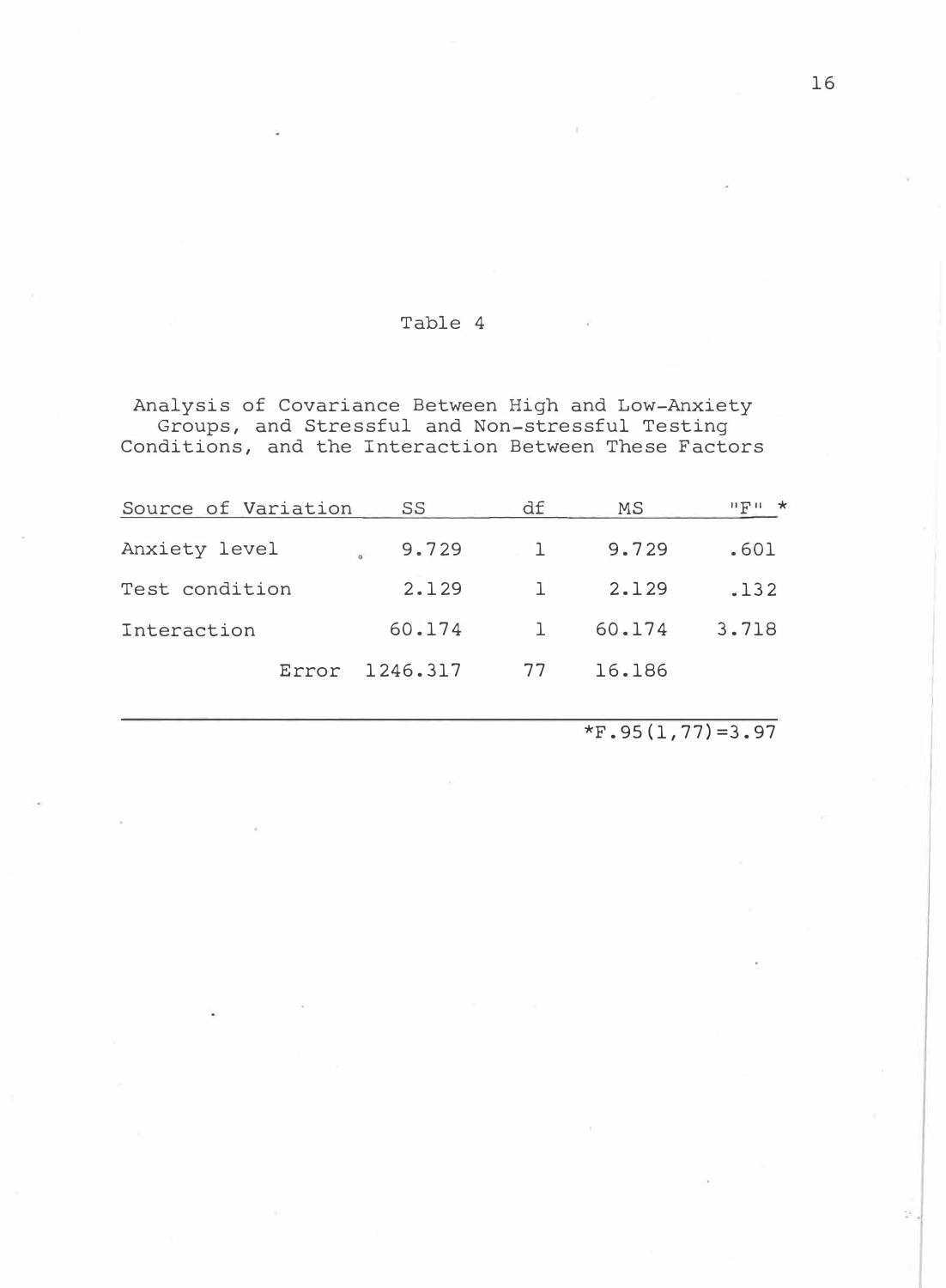testing conditions were not significantly related to the performance of high and low-anxiety groups at the .05 level.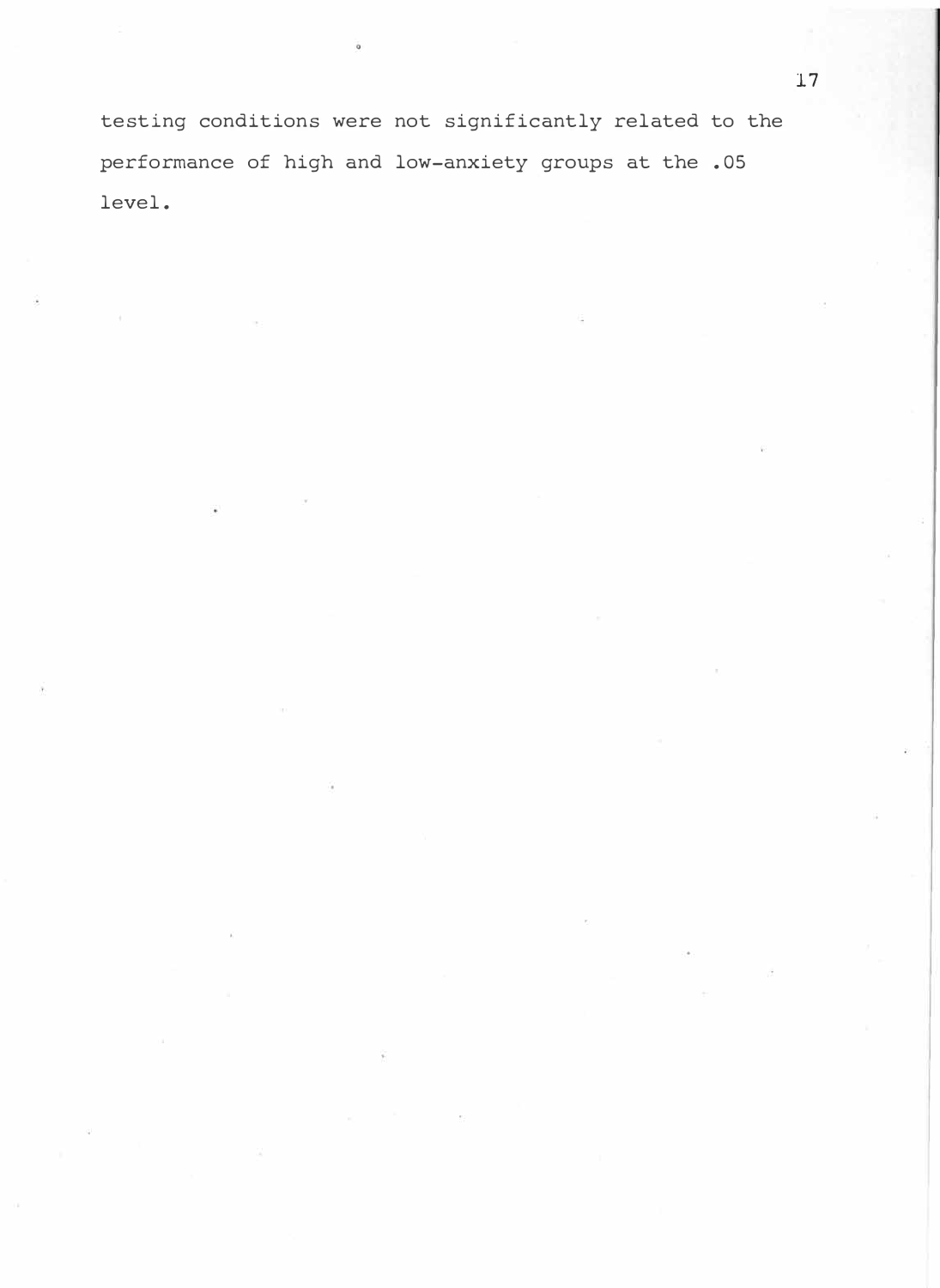#### DISCUSSION

The results of this study are not in complete agreement with previous research. It was hypothesized that the high-anxiety group given stressful instructions would demonstrate poorer task performance than the lowanxiety group; and that the high-anxiety group given nonstressful instructions would demonstrate better task performance than the low-anxiety group. The results of the experiment did not uphold the hypothesis. Although the results were in the predicted direction, the inter-. action between anxiety level and testing condition was not statistically significant at the .05 level.

The results appear to contradict the studies of Gordon and Berlyne (1954), Lucas (1952) and Sarason, Mandler, and Craighill (1952), all of whom found a significantly poorer performance for high-anxiety groups under stressful conditions than under non-stressful conditions. One may have interpreted their results as due to a greater emotional responsiveness of high-anxiety subjects to the stress, or to a greater tendency to make irrelevant responses under stress. In any event, some type of differential reaction to stress by the high and low-anxiety groups was anticipated in the present study.

The results of the present study are in substantial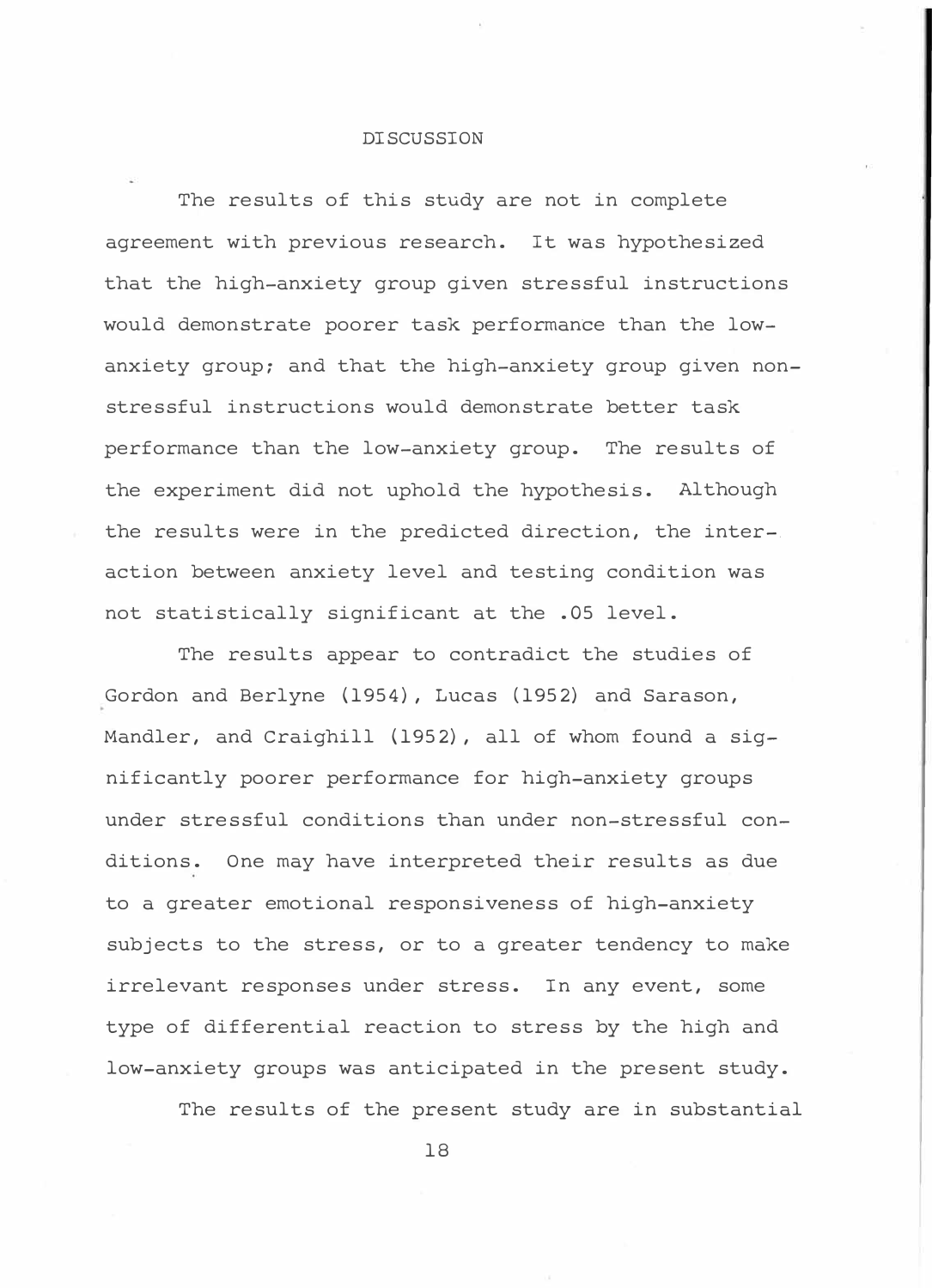agreement with those of Taylor (1958), who failed to find a significant interaction between anxiety level and performance of a verbal learning task under stressful and non-stressful conditions. It is interesting to note that in both studies, it was predicted that the stressful condition would differentially effect the performance of high and low-anxiety groups; and in both studies the interaction approached, but did not reach significance. The direction of the findings in these studies seems to suggest that both drive level and extratask responses may have effected the performance of high-anxiety subjects in opposite directions; increased drive tending to facilitate and irrelevant responses to interfere. Thus the two may have counteracted each other.

There were two factors in the procedure of the present experiment which may have influenced the results. First, the performance of subjects on the pretest could have been more extreme in terms of high and low-anxiety test scores. One hundred and nine subjects volunteered to participate in the first session of the experiment, during which the Taylor Manifest Anxiety Scale and two elements from the Abstract Reasoning Section of the Primary Mental Abilities Test were administered. The desired criterion scores to distinguish high and lowanxiety subjects were based on a study by Taylor (1958). In her experiment, the raw test scores for the high-anxiety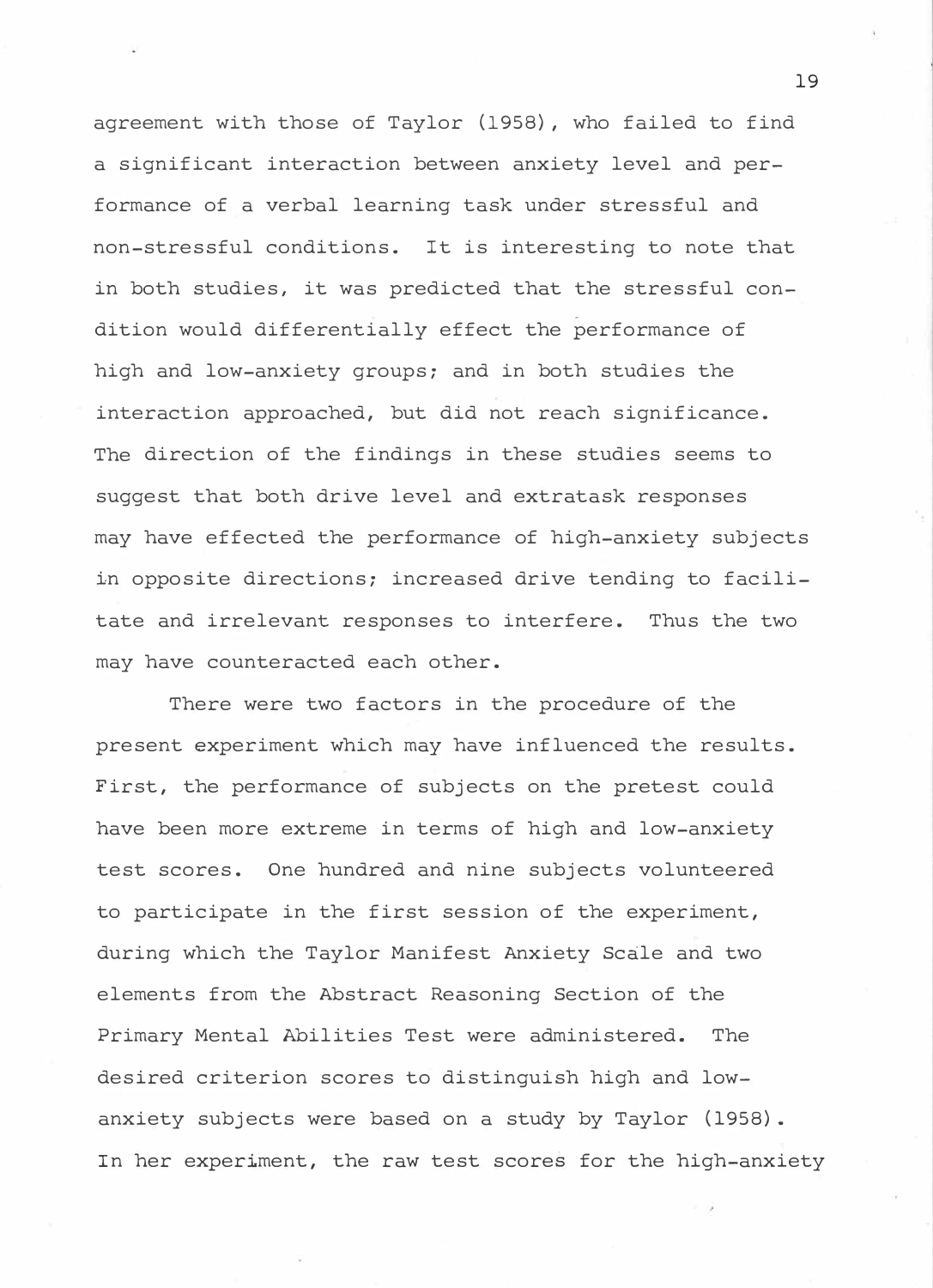group ranged from 24 to 50, and for the low-anxiety group from 1 to 9. After the pretest session of the present study, an insufficient number of subjects fell into these categories. As a result, it was necessary to raise the low-anxiety ceiling to 13, and to lower the high-anxiety ceiling to 20, in order to have enough· subjects for the study. In short, the high-anxiety group was "less anxious," and the low-anxiety group "more anxious" than would have been desired. This factor is revealed in Table 1 in which the mean scores for high and low-anxiety groups are represented. For the 39 subjects who scored in the highanxiety category, the mean score was 24.56; and for the 43 subjects who scored in the low-anxiety category, the mean score was 9.32.

In the present study, it is possible that the stress technique inadequately achieved its purpose. In all but a few cases, subjects did not approach completion of the number of problems called at the end of the first two periods. It is possible, however, that if the task had been divided into more periods, the realization of failure would have been more frequent and hence more stressful. The result might have been a greater arousal of taskirrelevant responses in high-anxiety subjects, and taskrelevant responses in low-anxiety subjects. Consequently the performance of high and low-anxiety subjects under stressful testing conditions may have been more distinct.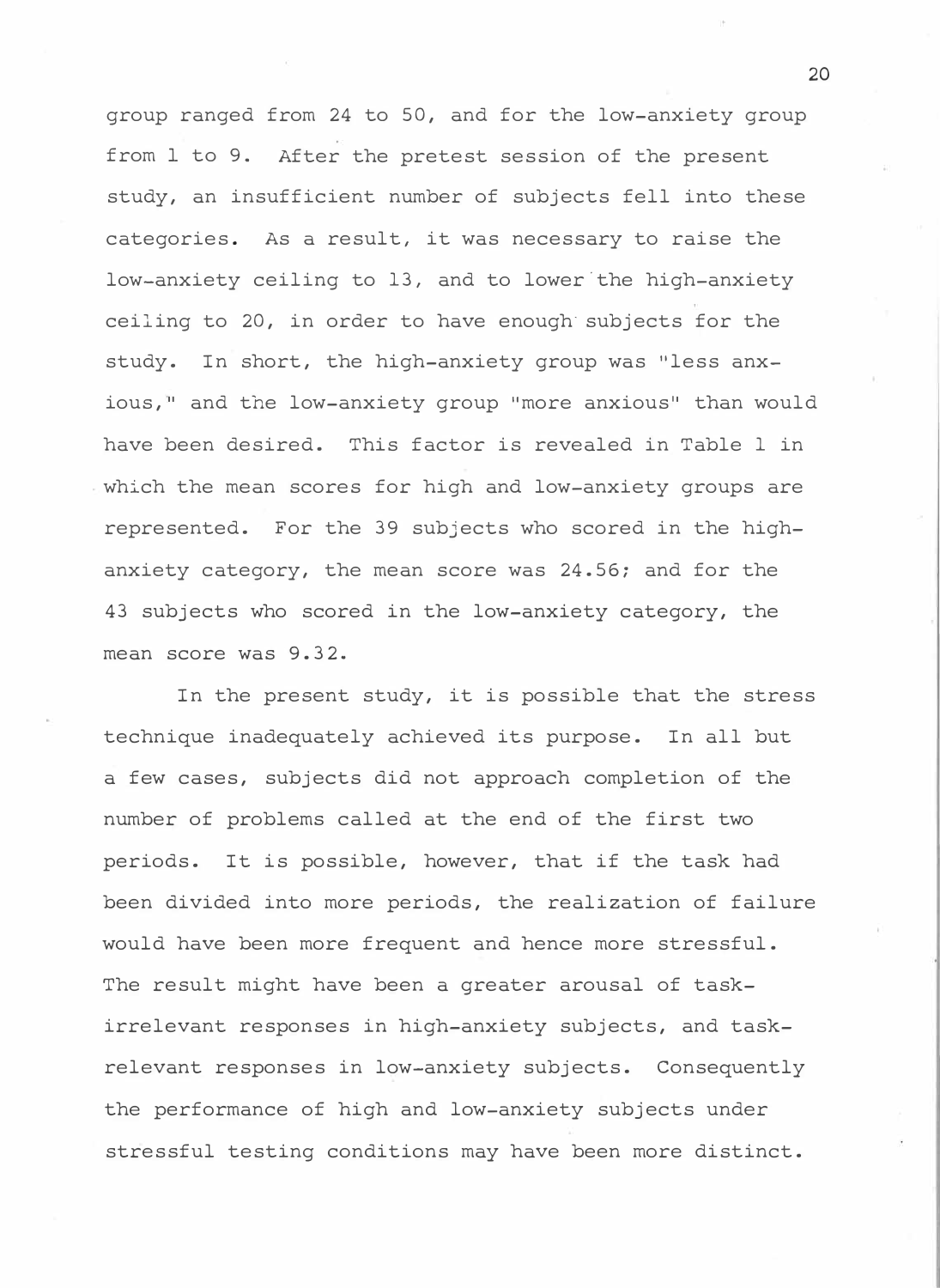It is also possible that another stress technique could have more successfully achieved the anticipated results. Electric shock, auditory distraction, or ego-involving instructions all could have been employed in the present study.

Another factor which may have affected the results of the present experiment is the rather low correlation between the Abstract Reasoning Section of the Primary Mental Abilities Test and the Abstract Reasoning Section of the Differential Aptitude Test. In the present study, a correlation of .52 was calculated by the experimenter (see appendix). In the Manual for the Differential Aptitude Tests, Bennett, Seashore, and Wesman (1959) reported correlations of .60 for males, and .47 for females. In the present experiment, an attempt was made to match subjects on the basis of abstract reasoning ability. Because correlation between the two was only .52, this attempt was not as complete as it might have been. It is possible that if the matching had been more successful, the treatment effects would have been more easily discernible.

If another experiment were to be attempted, four critical factors should receive special attention. First, if subjects are to be matched for ability, tasks which are highly correlated should be selected. Second, only subjects falling into extreme anxiety categories should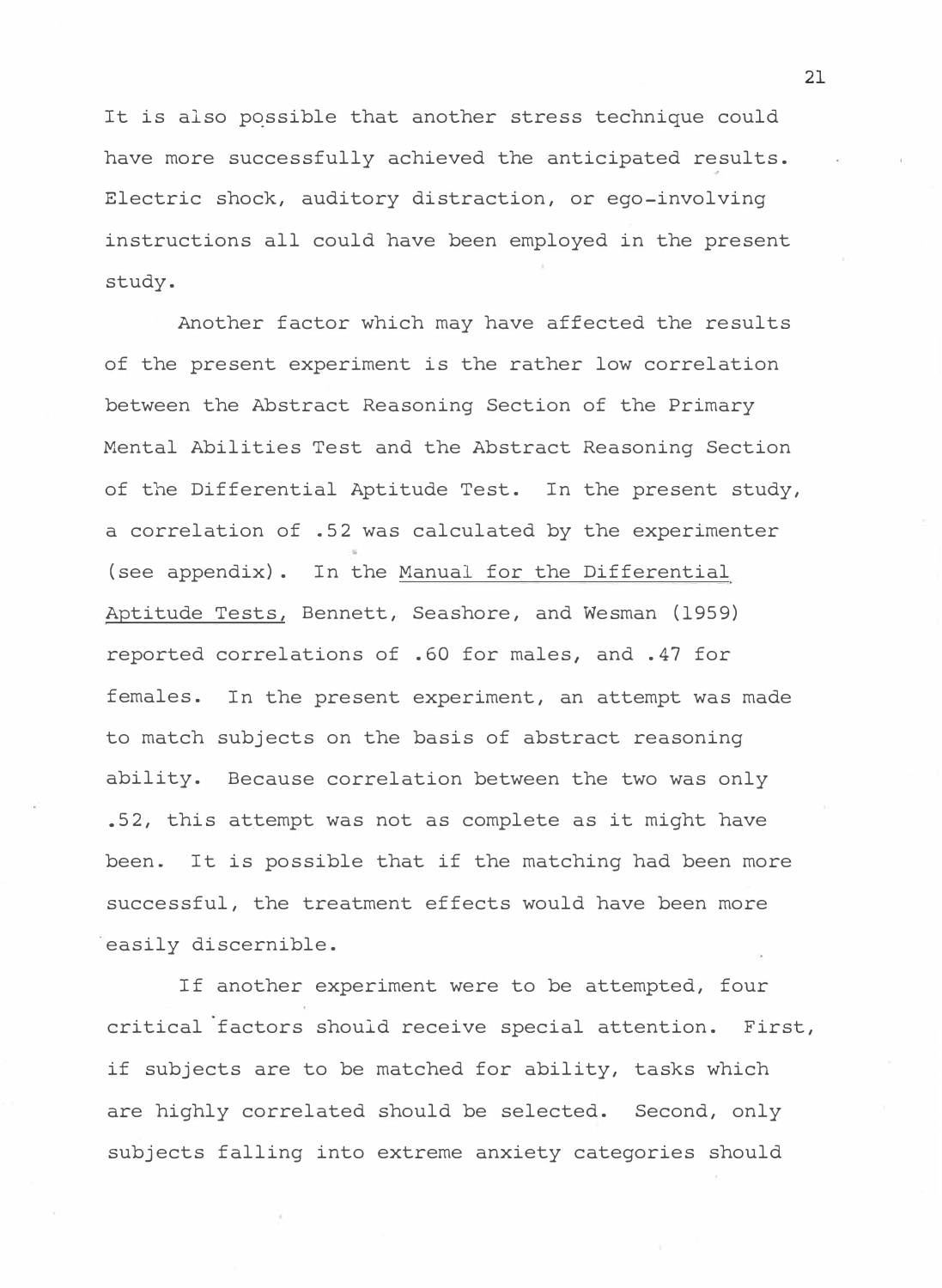be used. Third, the experimenter should make certain that the number of subjects in each group is sufficient. Finally, a stressful situation should represent a real· threat to the subjects. If these four requirements could be met, an interaction between anxiety level and the performance of a task under stressful and· non-stressful conditions would seem likely.

In the present experiment, it seems likely that time as the stress-eliciting condition did not enter as a variable until the beginning of the second period. This suggests that a comparison of subjects' performance in the last two periods might have shown a greater degree of difference providing the comparison could have been made on comparable items. However, probable differences in speed of various subjects makes it quite likely that after the first time period, different subjects would have been working on quite different problems, thus invalidating any such comparisons.

It is suggested that future investigators examine a variety of techniques for measuring anxiety. Because there are so many individual differences as to its manifestations, anxiety has proved difficult to assess. Up until the present time, most of the research in the area has made use of the Taylor Manifest Anxiety Scale. This device appears to measure a more chronic type of anxiety than that measured by the Sarason Test Anxiety Scale.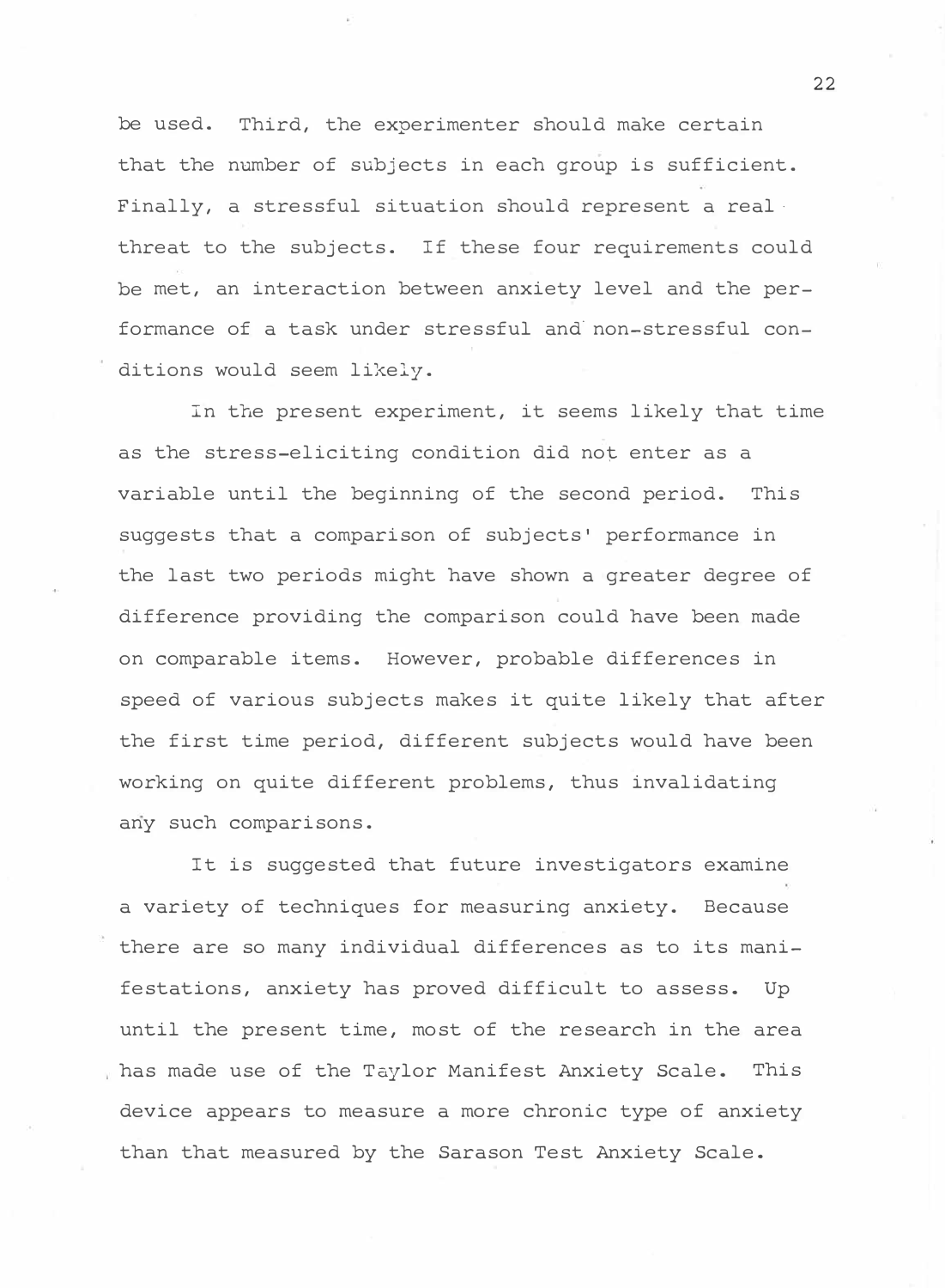Other techniques for measuring a more acute type of anxiety might focus on physiological responses, such as heart rate or galvanic skin reflex; or perhaps a selfreport scale such as the Subjective Stress Scale. It is further succested that the performance of tasks requiring  $\tilde{c}$  complements are completed as the contract of determine

he stress. When it is their susceptibility to stress. When ar ety can be accurately measured, its relation to the performance of various tasks under stressful and non- · stressful conditions may have implications which can help improve individual performance in the areas of education, industry, and the military, to mention a few.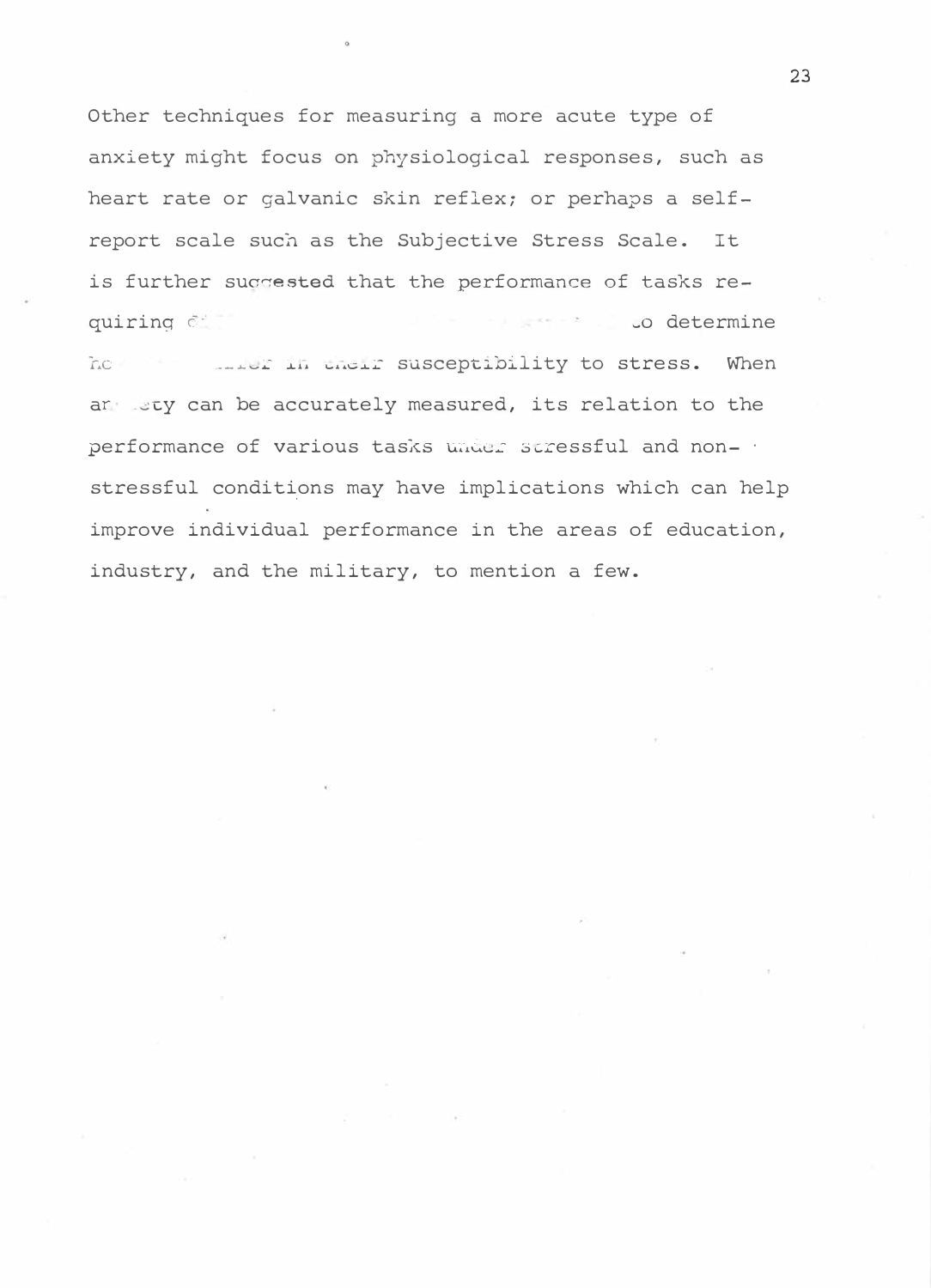#### SUMMARY

This study was designed to relate anxiety level to the performance of an abstract task given under stressful and non-stressful conditions.

All subjects were pretested for abstract reasoning ability a�d anxiety level. Subjects from high and low-anxiety categories were assigned to stressful and non-stressful testing conditions. High and low-anxiety groups in both testing conditions were then matched for pretested abstract reasoning ability. During the stressful testing condition, subjects performed under the influence of time stress, in which the norms for the post test were falsely reported as to time necessary for completion of the task. During the non-stressful testing condition, subjects were not exposed to any intentional form of stress.

This study was based on two assumptions: (1) Among high-anxiety subjects, stressful instructions will increase the strength of task-irrelevant responses; while non-stressful instructions will reduce the strength of these responses. (2) Among low-anxiety subjects, stressful instructions will strengthen task-relevant responses; while non-stressful instructions will reduce the strength of these responses. The hypothesis growing out of these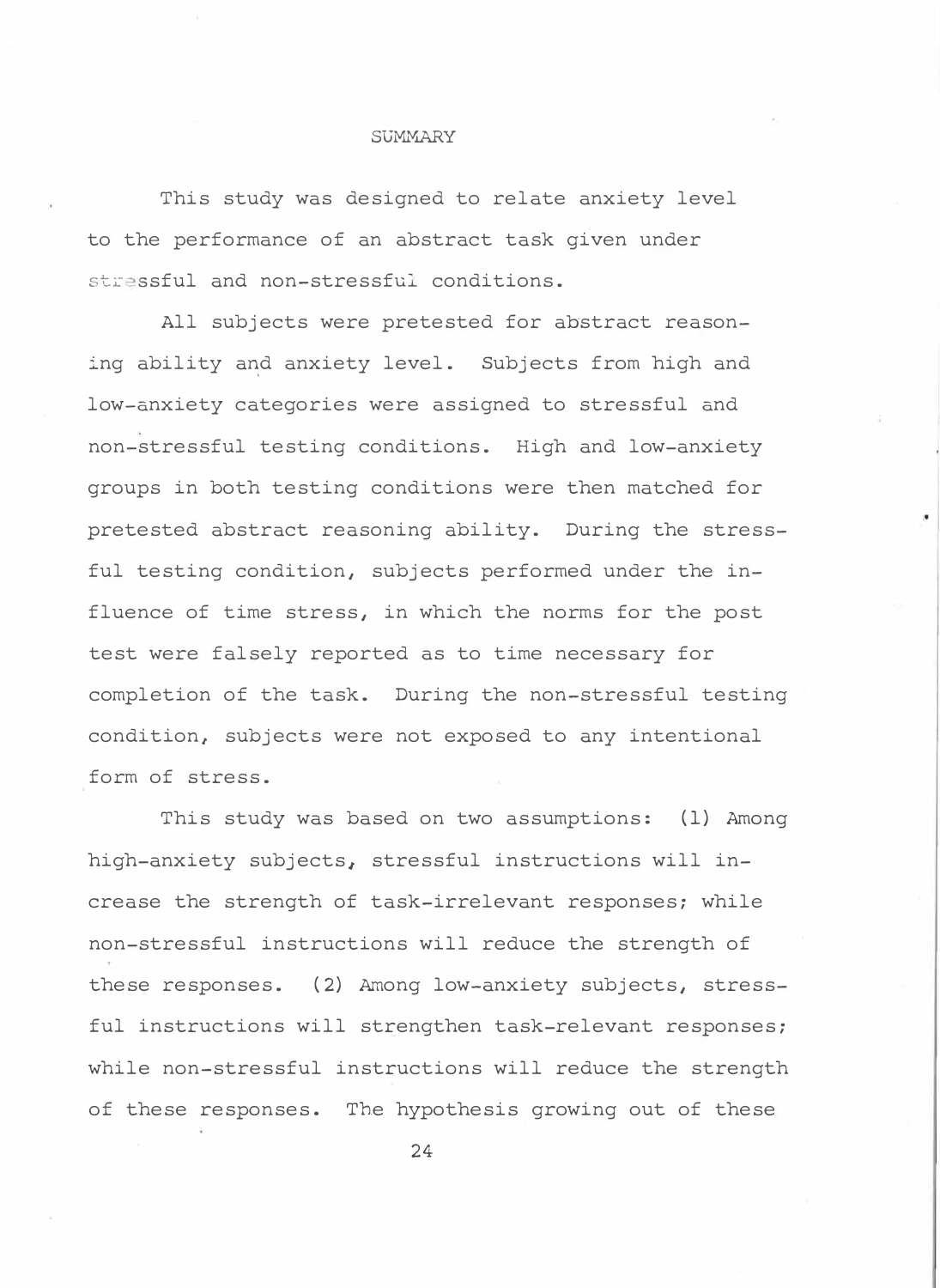asswnptions was that the high-anxiety group given stressful instructions wo�ld demonstrate poorer task performance than the low-anxiety group; and that the high-anxiety group given non-stressful instructions would demonstrate better task performance than the low-anxiety group. This hypothesis was not substantiated as stated.

The results of the experiment were analyzed by an analysis of covariance. Although the results were in the predicted direction, the interaction between anxiety level and testing condition was not statistically significant at the .05 level.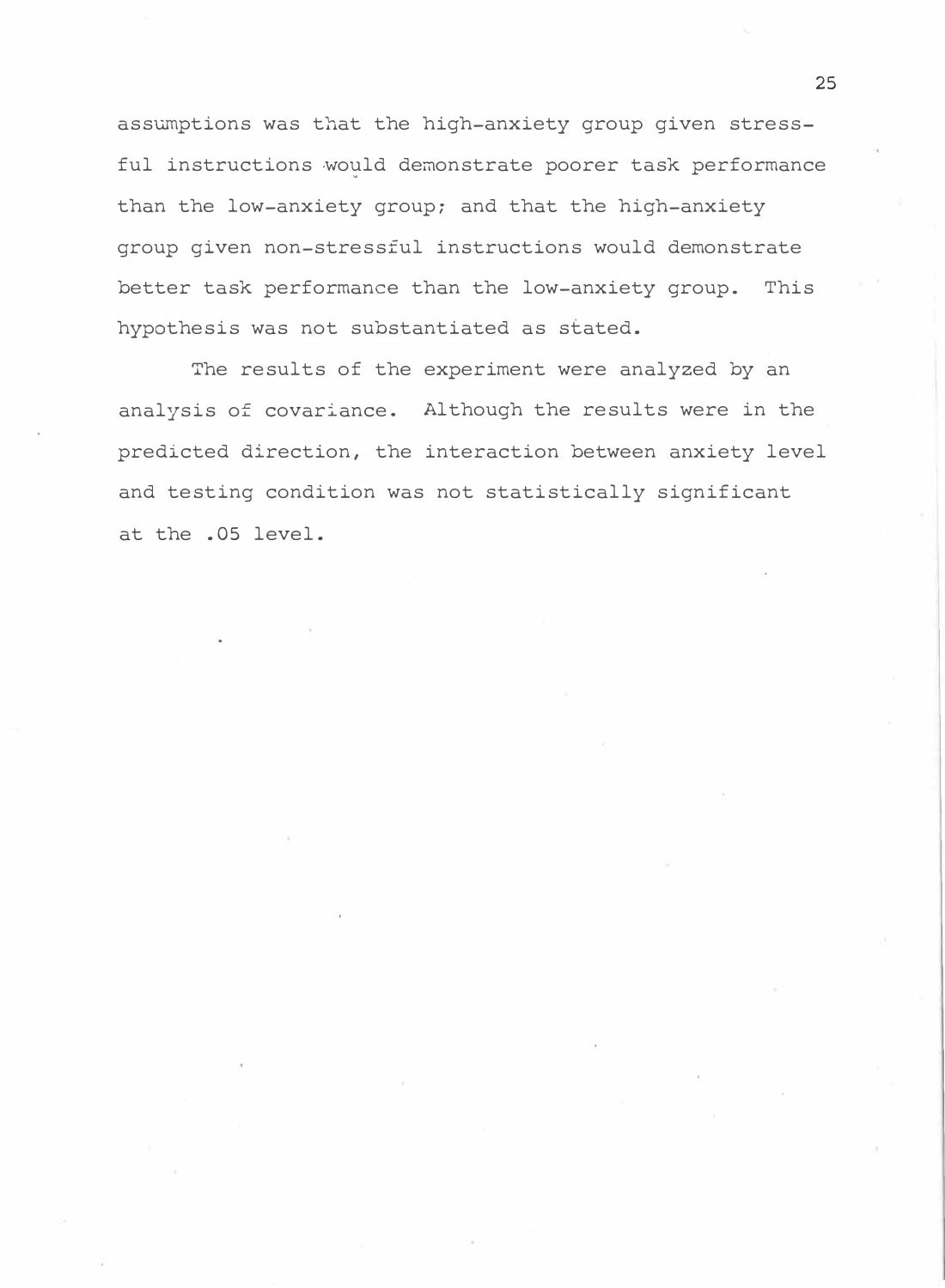#### REFERENCES

- Bennett, G. L., Seashore, H. G., and Wesman, A. G. A Manual for the Differential Aptitude Tests, New York: The Psychological Corporation, 1952.
- Child, I. L. Personality. Annual Review of Psychology, 1954, 5, 149-170.
- Deese, J. and Lazarus, R. S. The Effects of Psychological Stress Upon Perceptual-Motor Performance. Human Resources Research Center Bulletin, 1952, 52, 1-15.
- Gordon, W. M. and Berlyne, D. E. Drive Level and Flexibility in Paired-Associate Nonsense-Syllable Learning. Quarterly Journal of Experimental Psychology, 1954, 6, 181-185.
- Lazarus, R. S., Deese, J., and Osler, S. F. The Effects of Psychological Stress on Performance. Psychological Bulletin, 1952, 49, 293-317.
- Lucas, J. D. The Interactive Effects of Anxiety, Failure, and Interserial Duplication. American Journal of Psychology, 1952, 65, 59-66.
- Sarason, S. B., Effect of Learning. Journal of Abnormal and Social Psychology, 1952, 47, 561-565. Mandler, G., and Craighill, P. G. The Differential Instructions on Anxiety and
- Spence, K. W. and Taylor, J. A. The Relation of Conditioned Response Strength to Anxiety in Normal, Neurotic, and Psychotic Subjects. Journal of Experimental Psychology, 1953, 45, 265-272.
- Taylor, J. A. A Personality Scale of Manifest Anxiety. Journal of Abnormal and Social Psychology, 1953, 48, 285-290.
- Taylor, J. A. Drive Theory and Manifest Anxiety. Psychological Bulletin, 1956, 53, 303-3·20.

Taylor, J. A. The Effects of Anxiety Level and Psychological Stress on Verbal Learning. Journal of Abnormal and Social Psychology, 1958, 57, 55-60.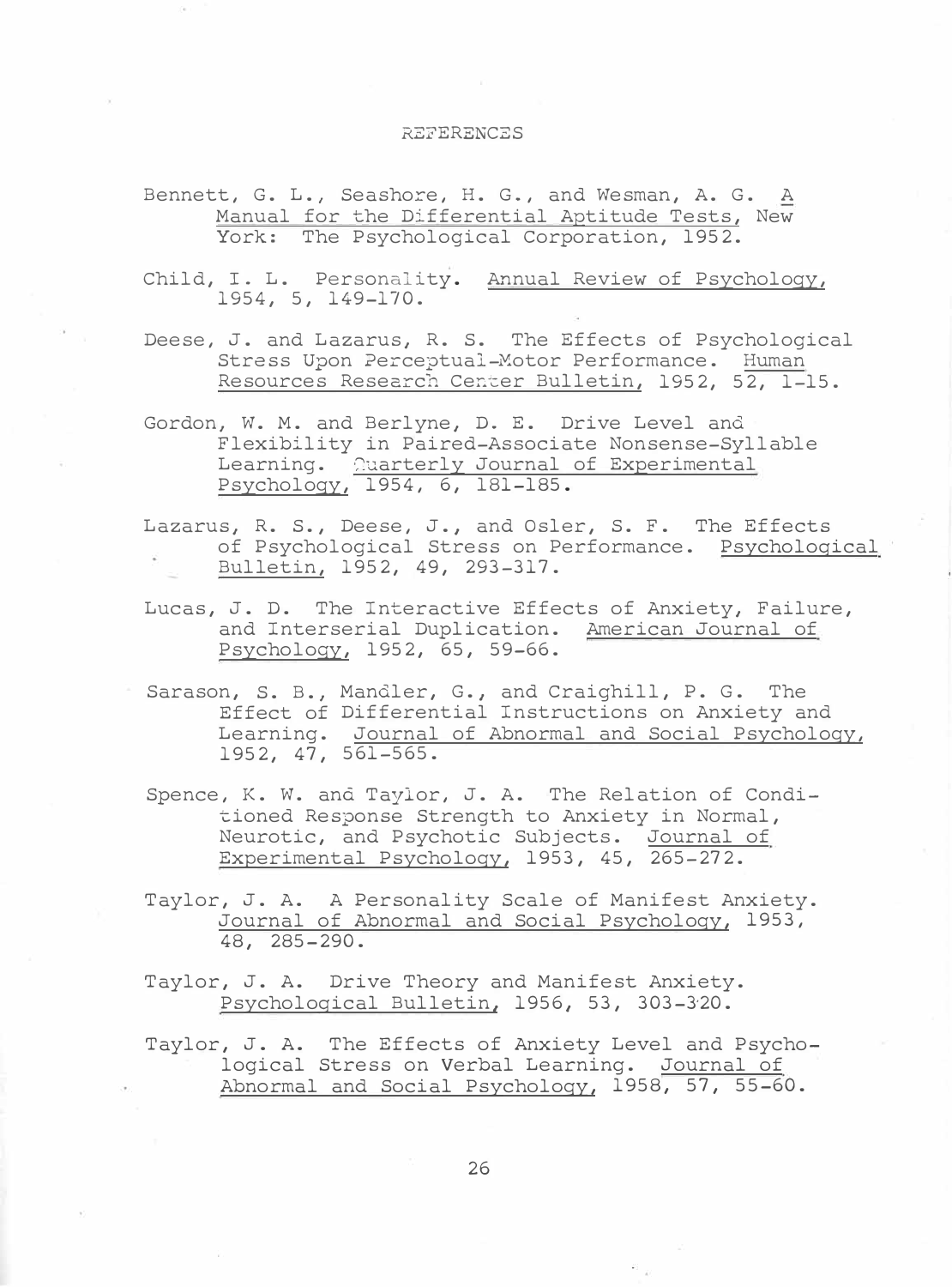### APPENDIX

Correlation between the Abstract Reasoning Section of the Primary Mental Abilities Test, and the Abstract Reasoning Section of the Differential Aptitude Test